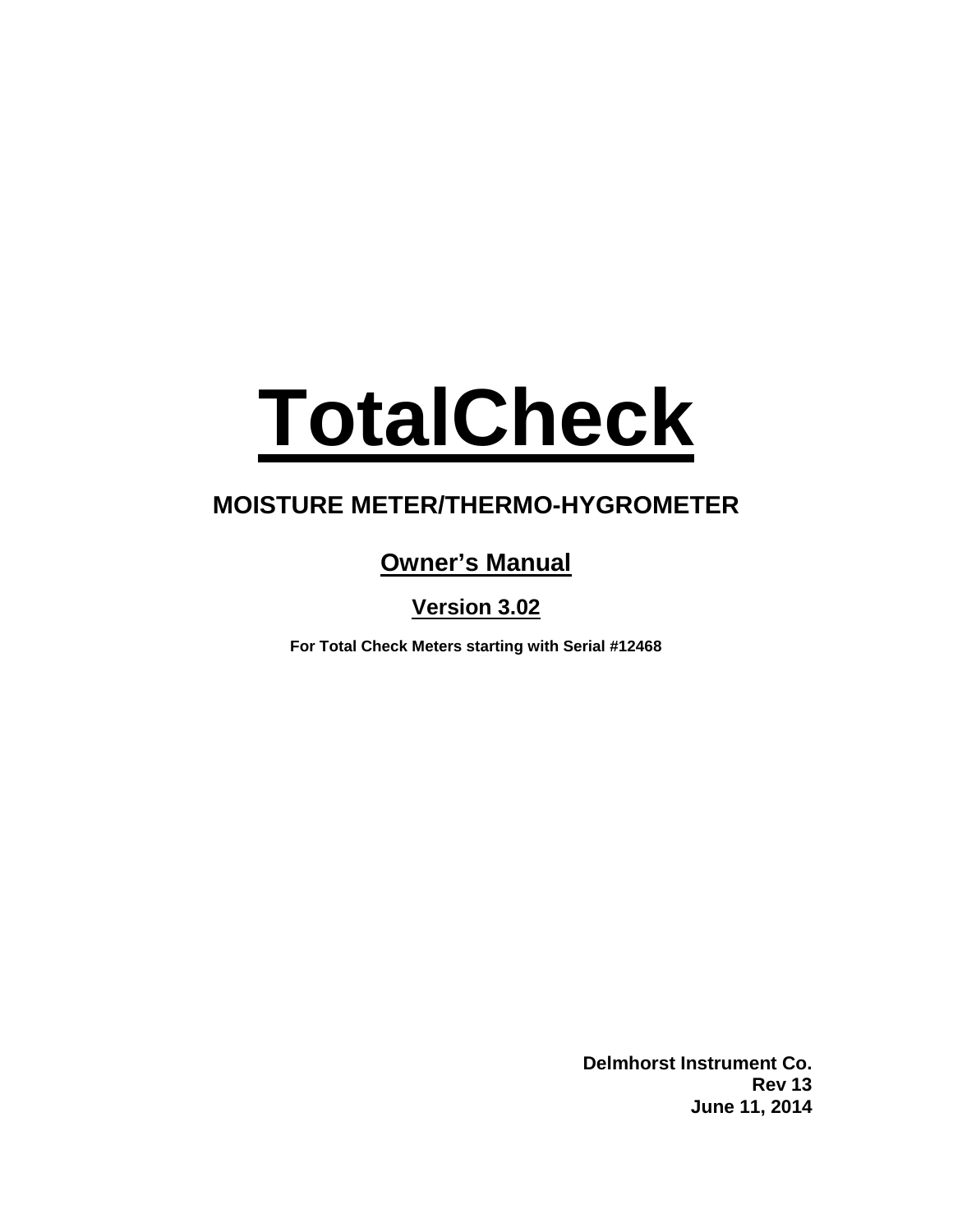# **TABLE OF CONTENTS**

|                                                      | <b>PAGE</b>    |
|------------------------------------------------------|----------------|
| <b>GENERAL DESCRIPTION &amp; FEATURES</b>            | 4              |
| <b>OPERATING INSTRUCTIONS</b>                        | 5              |
| <b>NAVIGATION</b>                                    | 5              |
| <b>INSTALLING THE BATTERY</b>                        | 5              |
| TO POWER THE METER ON                                | 7              |
| <b>METER USE</b>                                     | $\overline{7}$ |
| <b>BASIC &amp; ENHANCED MODES</b>                    | $\overline{7}$ |
| USING THE METER IN BASIC MODE                        | 7              |
| To Take Pins Readings in Basic Mode                  | 7              |
| To Set the Alarm in Basic Pin Mode                   | 8              |
| To Change the Temperature Correction                 | 9              |
| To Take Scan Readings in Basic Mode                  | 9              |
| To Set the Alarm in Basic Scan Mode                  | 10             |
| To Take TEMP/RH Readings in Basic Mode               | 10             |
| To Reset the Meter to Default Settings in Basic Mode | 11             |
| USING THE METER IN ENHANCED MODE                     | 11             |
| Job Definition                                       | 11             |
| To Create or Modify a Job in Pin Mode                | 12             |
| To Set Temperature Correction                        | 13             |
| To Set the Alarm in Enhanced Pin Mode                | 13             |
| To Take Pin Readings in Enhanced Mode                | 13             |
| To Take Scan Readings in Enhanced Mode               | 14             |
| To Set the Alarm in Enhanced Scan Mode               | 15             |
| To Take TEMP/RH Readings in Enhanced Mode            | 15             |
| <b>MAIN MENU OPTIONS</b>                             | 16             |
| Storage                                              | 16             |
| <b>View Statistics</b>                               | 16             |
| <b>Stored Readings</b>                               | 17             |
| <b>Clear Memory</b>                                  | 19             |
| <b>Restore Defaults</b>                              | 19             |
| <b>IR LINK</b>                                       | 20             |
| <b>SETUP MENU</b>                                    | 22             |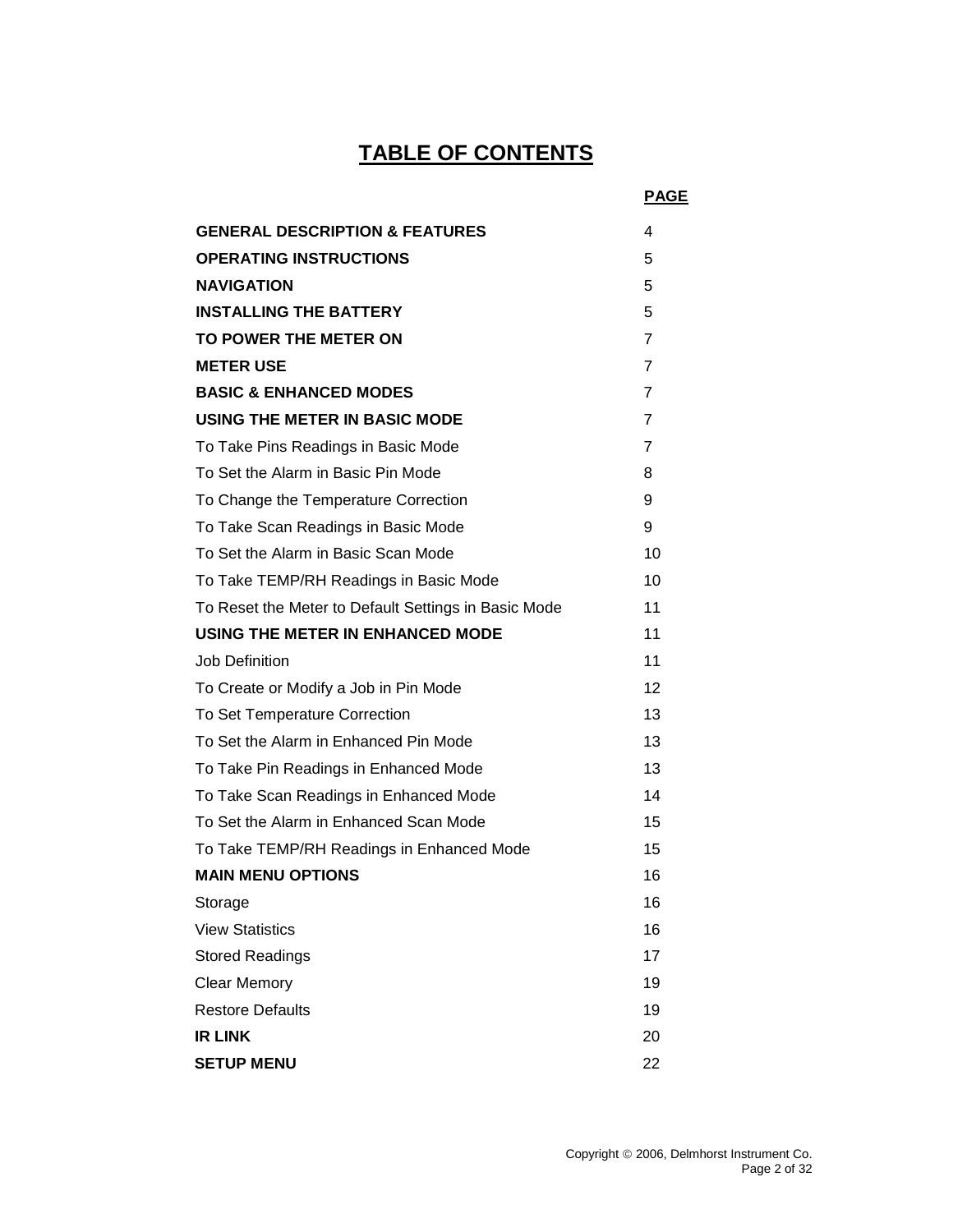| <b>TAKING A READING – PRACTICAL APPLICATIONS</b>        | 24 |
|---------------------------------------------------------|----|
| Testing Wood                                            | 24 |
| Paint Failure & Moisture                                | 25 |
| <b>EIFS</b>                                             | 25 |
| Using the 0-100 Numerical Reference Scale               | 26 |
| <b>Testing Concrete Slabs for Flooring Applications</b> | 26 |
| Measuring RH in Concrete Slabs                          | 27 |
| <b>Testing Insulation</b>                               | 27 |
| <b>Testing Drywall</b>                                  | 29 |
| Care of Your Meter                                      | 29 |
| Service for Your Meter                                  | 30 |
| Warranty                                                | 31 |
| Species List                                            | 32 |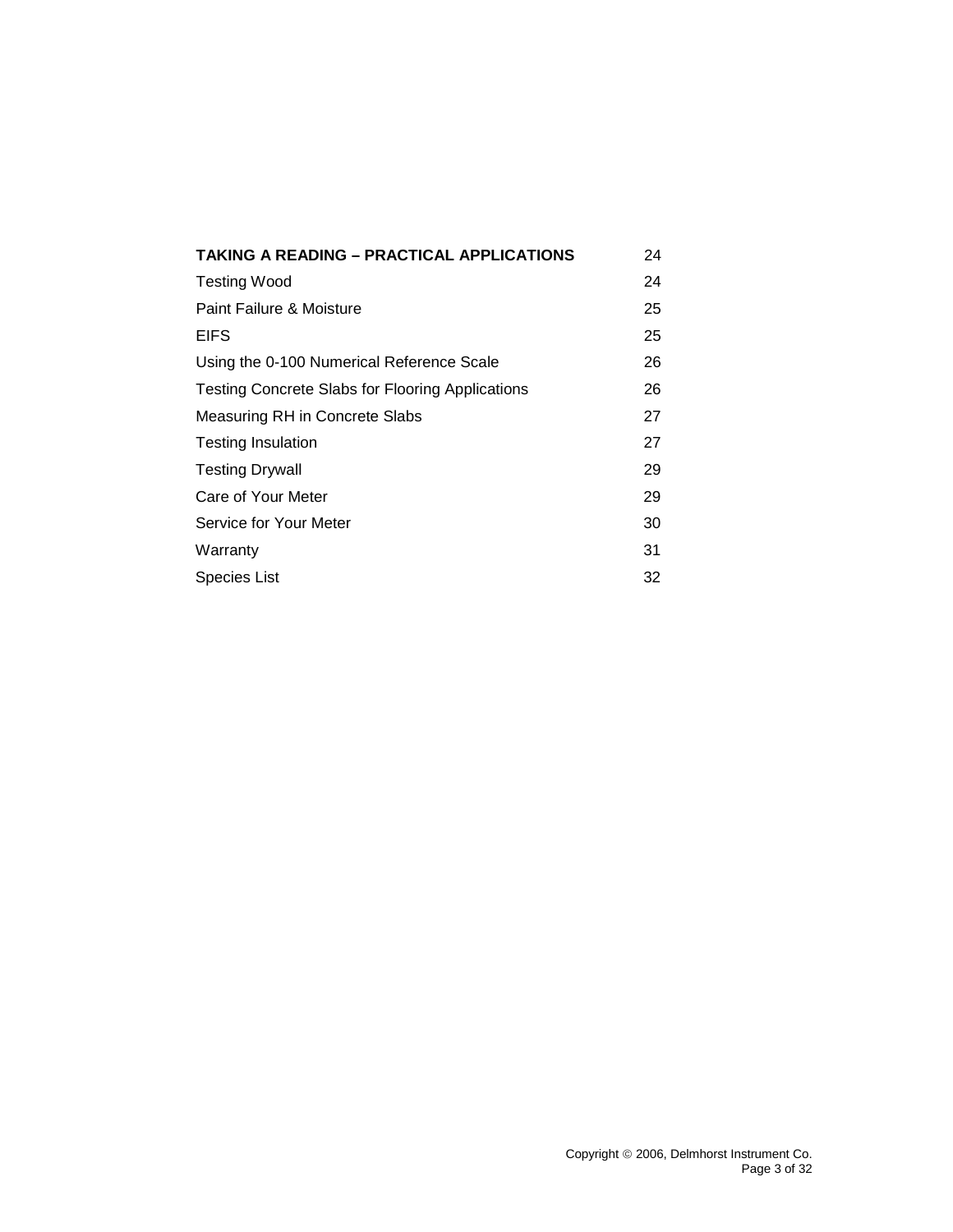# **GENERAL DESCRIPTION/FEATURES:**

Thank you for your purchase of Delmhorst Instrument Co.'s **TotalCheck** handheld combination moisture meter/thermo-hygrometer. **TotalCheck** provides the user with a host of data acquisition capabilities, and offers the latest in features and functionality. Even with its wide range of functions, **TotalCheck** is intuitive and easy to operate. We recommend that you read the following pages in detail to take full advantage of all that **TotalCheck** has to offer.

#### **Outstanding Features:**

- **Pin mode**
	- o Wood scale (Douglas Fir) 5%-60% MC
	- o Wood species corrections for 69 species
	- $\circ$  Temperature corrections over the range of 0°-255°-F (-18° -124°C)
	- $\circ$  Drywall scale 0.1% 6% MC
	- o Reference scale (0-100) for non-wood building materials

#### • **Scan Mode**

- o Reference scale 0-300
- **Thermo-hygrometer**
	- o RH Sensor -- includes RH/T-S3for ASTM F-2170 in-situ testing of concrete slabs. RH/T-S1 available for general industrial ambient applications.
	- o Measures RH over the range of 0-100% (with accuracy of +/- 2% over 10%-90%)
	- $\circ$  Measures temperature over the range of -40°F-255°F with accuracy of  $+/-$ 1.8°F over -4°F to 158F (range of -40°C - 124°C with accuracy of +/- 1°C over -20° to 70°C)
	- o Calculates Dew Point over the range of -40°F 176°F (-40°C 80°C)
	- o Calculates GPP (Grains Per Pound) when in Fahrenheit mode over the range of 0.1-3820 GPP
	- o Calculates GPK (Grains Per Kilogram) when in Celcius mode over the range of 0.01-545 GPK

#### • **General Features:**

- o Connector for external Electrodes
- o On-screen reading recall of up to 1400 readings
- o Date and time stamp for each stored reading
- o Job groupings
- o Optional infrared linking capability w/ application software
- o 9V battery included
- o 1-year warranty
- o Carrying Case included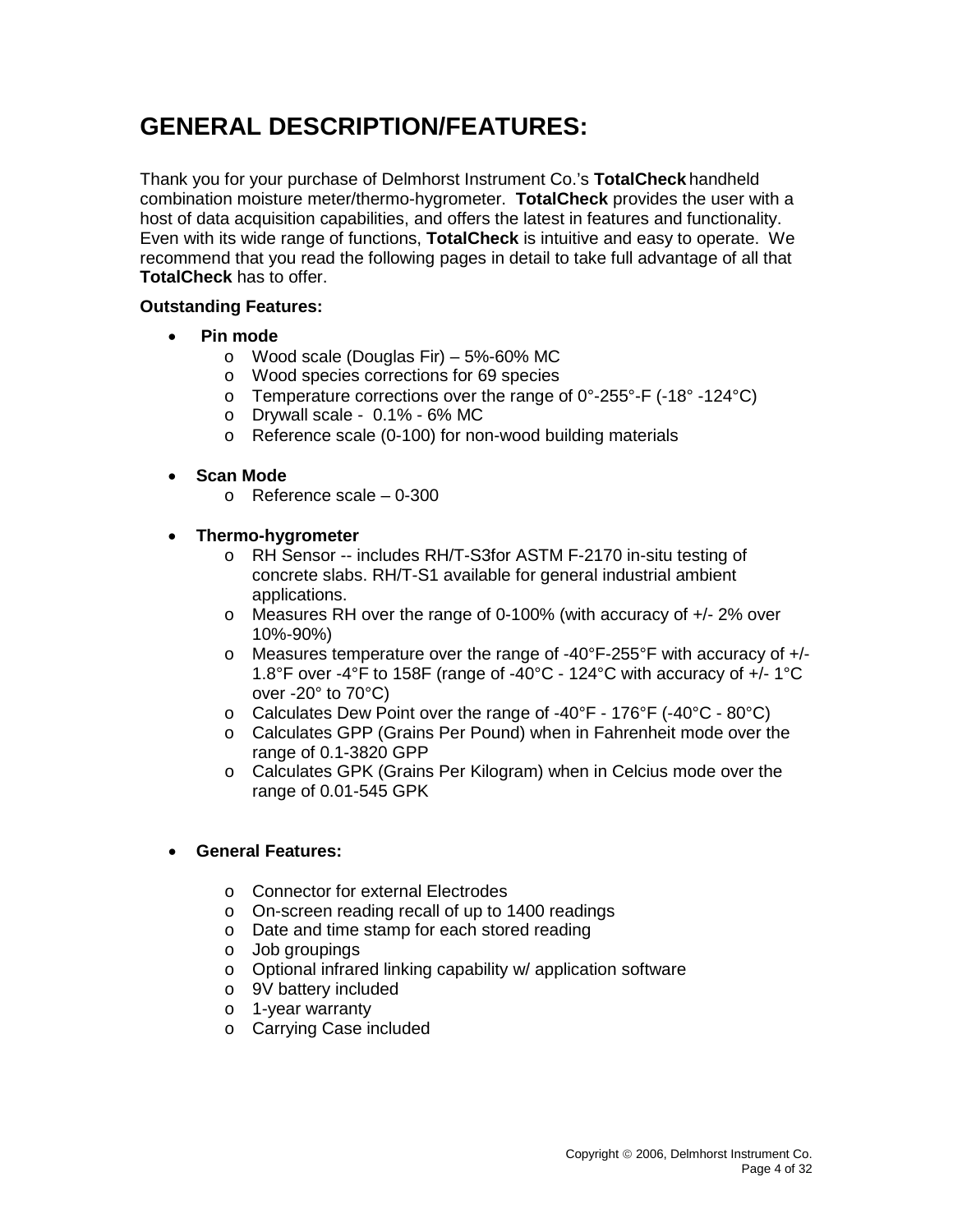# **OPERATING INSTRUCTIONS**

# **-USER GUIDE-**

This guide provides step-by-step instructions on powering up, using and powering down the meter.

# **NAVIGATION:**

The meter uses an on-screen, menu-driven approach to navigate through the meter features, allowing for an intuitive understanding of keypad functions. Each screen presents the user with a number of selectable options. One of the options is always selected and the user can move (navigate) the selection to any other available option. The keypad is aimed at providing navigational control, and not at accessing specific features. There are four directional keys aligned intuitively around a middle (fifth) key (see Figure 1): Above (UP), below (DOWN), to the right (RIGHT) and to the left (LEFT). The middle key is used to SELECT the option highlighted on the screen. For purposes of this owner's manual, the five keys will be referred to as  $\Leftrightarrow \Rightarrow \hat{u} = \hat{v}$  and SELECT.



Fig. 1 Keypad Layout

# **INSTALLING THE BATTERY:**

The battery compartment is located on the underside of the case, at the bottom of the handle.

1. Open the battery compartment by sliding the lid back while pressing on the release indent.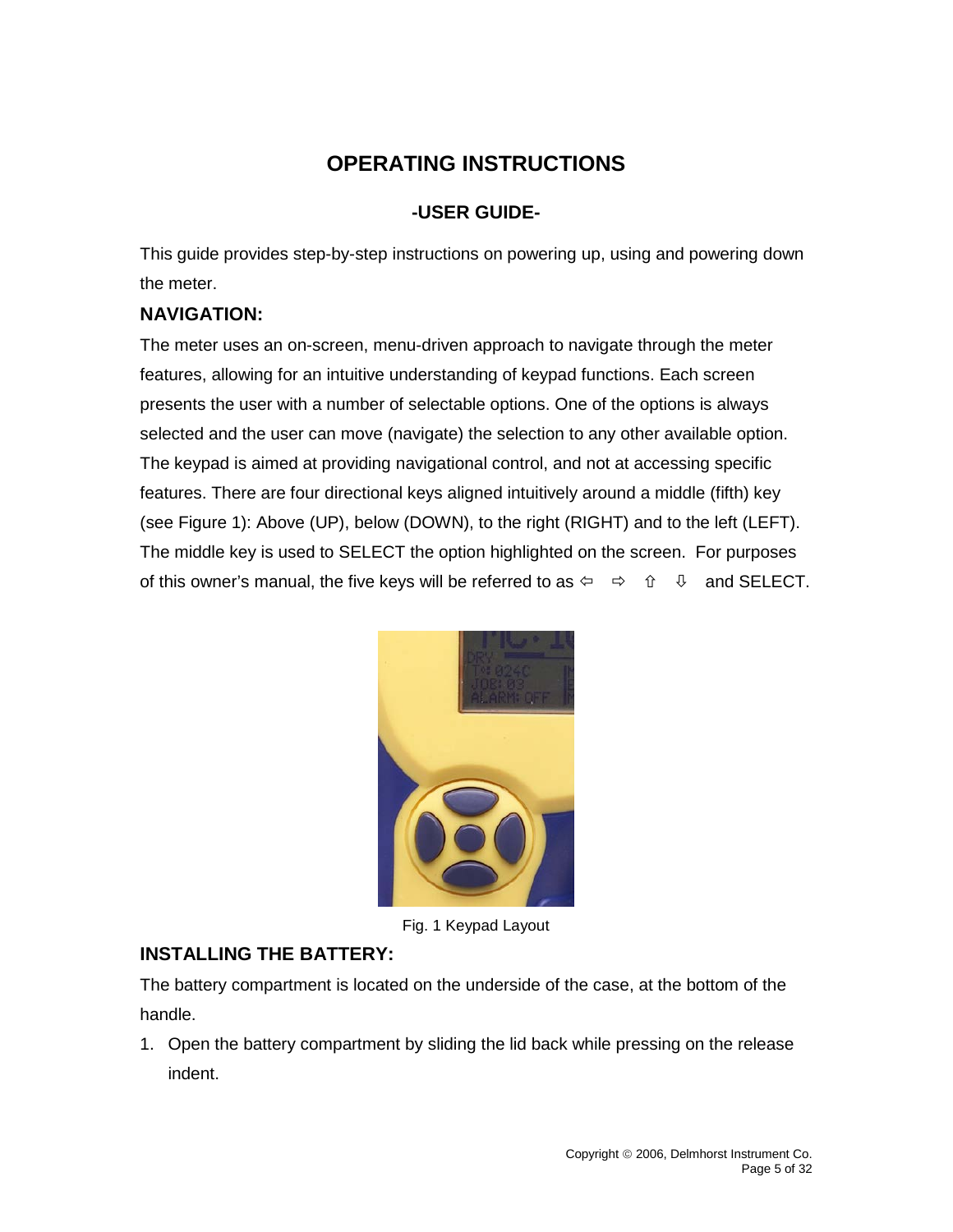- 2. Ensure correct polarity, and push the battery in flush with the bottom board until the connectors snap together on both sides. **Use only Duracell or Energizer alkaline 9V**.
- 3. Replace the battery compartment lid.

## **IMPORTANT NOTE:**

**DO NOT REMOVE THE BATTERY WITHOUT TURNING THE METER OFF FIRST.**  BATTERY REMOVAL WHILE THE METER IS ON MAY CAUSE LOSS OF STORED READINGS AND MAY CORRUPT THE STORAGE MEMORY. IF THIS OCCURS, CERTAIN FUNCTIONS (SUCH AS STATISTICS, READING RECALL, ETC) WILL FAIL AND LOCK UP THE METER. If the battery is removed by accident while the meter is ON, and if the readings already stored are important, DO NOT store additional readings. Turn the meter back on and perform a PC download. Beware that any readings stored during the power cycle that included the battery removal WILL NOT be available and CANNOT be recovered. Once the download is complete, perform a meter reset by choosing "RESTORE DEFAULTS" in the Storage Menu. If a download is not necessary, go directly to "RESTORE DEFAULTS".

# **LOW BATTERY**:

The meter features a battery status monitor, designed to warn the user as well as protect measurement accuracy from impending battery failure conditions. The battery warning is triggered by either continuous or temporary low voltage conditions. Visible (a battery icon on the top right side of the display) and audible (buzzer warble) indicators accompany a battery warning.

Once a permanent low battery condition is detected, all measurement functions are disabled. Enough power remains for other menu functions, including a PC download, although almost any user action at this time causes a low-battery warning to be generated. The battery should be replaced immediately. If the battery reaches critical levels, the meter will refuse to stay on at power-up.

This gradual warning system is intended to provide the user advanced battery status notice and give ample time for replacement before operational limitations occur.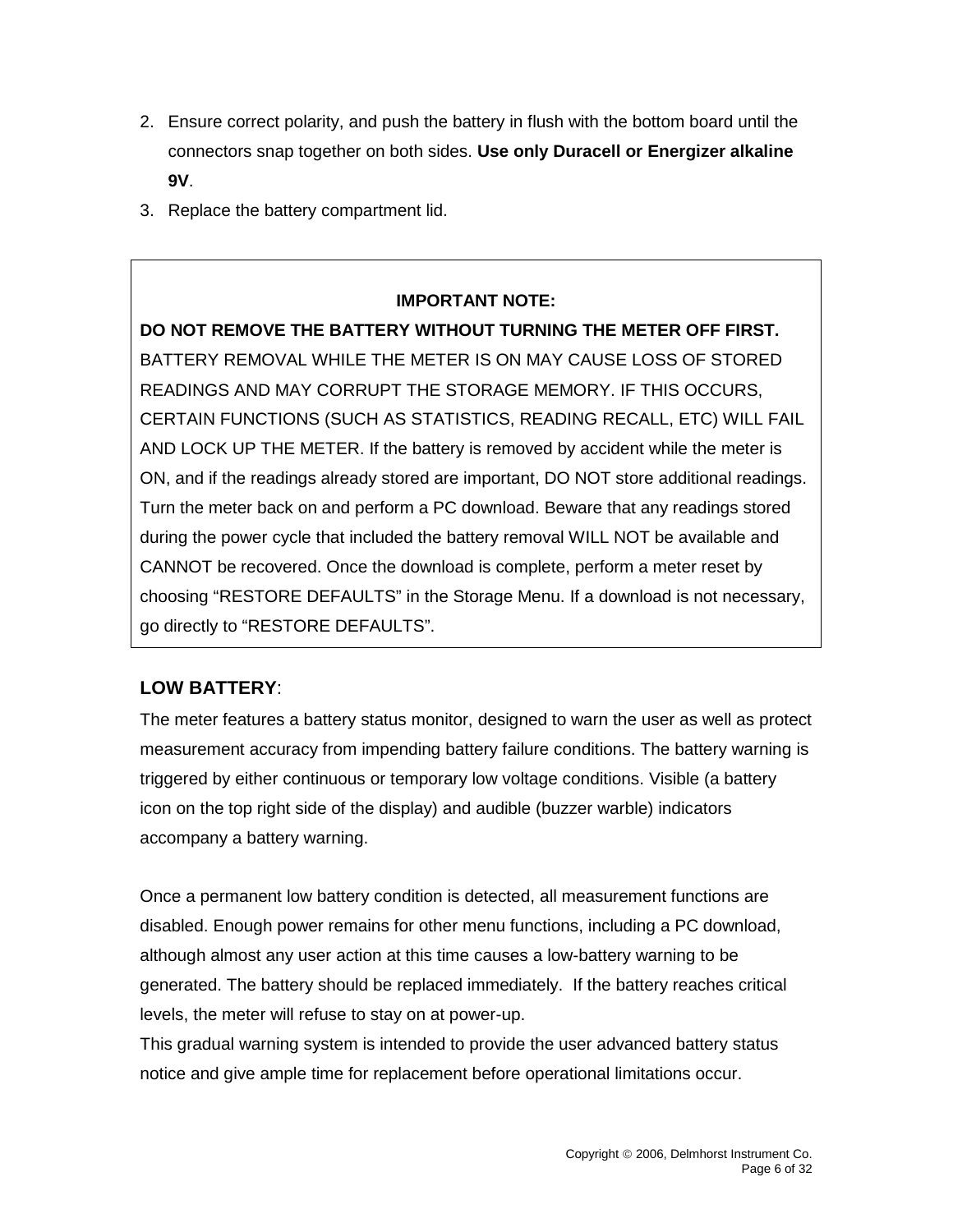**NOTE:** *Stored readings are not lost during battery replacement or low battery conditions. Current meter settings are maintained as well.*

## **TO POWER THE METER ON:**

**To turn the meter on, press and hold the SELECT** button for approx. 2 seconds. The first screen will temporarily display the meter name and the software revision level. Refer to this revision level whenever you call Customer Service.

**The next screen is the MAIN MENU.** Use the  $\Leftrightarrow \quad \Leftrightarrow \quad \oplus \quad \Leftrightarrow \quad \Leftrightarrow$  teys to select the desired function/mode and then press **SELECT** to activate the function.

# **METER USE**

## **BASIC AND ENHANCED MODES:**

**TotalCheck may be used as a BASIC meter**, which allows the user to begin taking readings in either the scan mode or pin mode, without having to set up a job definition. **BASIC** mode does not allow for data collection and is the default mode of the meter upon power up.

**Or, TotalCheck may be used in ENHANCED mode**, which requires the user to set job definitions and materials for each location within a job. The meter also stores each reading in **ENHANCED** mode to allow for on screen reading recall or download to a PC.

## **USING THE METER IN BASIC MODE:**

TotalCheck is shipped from the factory set to BASIC mode. Use this option if you wish to use the meter for scan or pin readings without having to set up a job.

Although Basic Mode does not allow for data acquisition, it does allow the user to set the type of material being tested, and set the alarm to sound if a pre-established %MC is exceeded.

| BASIC MENU                          |                                   |
|-------------------------------------|-----------------------------------|
| 1.PIN MODE<br>2.SCAN<br>3. RH-TMODE | 4.DEFAULTS<br>5.ENHANCED<br>6.0FF |

## **TO TAKE PIN READINGS IN BASIC MODE:**

- 1. **From the BASIC Main Menu**, use the  $\theta$  key to highlight **PIN MODE**. Then, use the **SELECT** key to enter the pin mode.
- 2. **The meter will display** the main %MC **READ** screen, as shown below: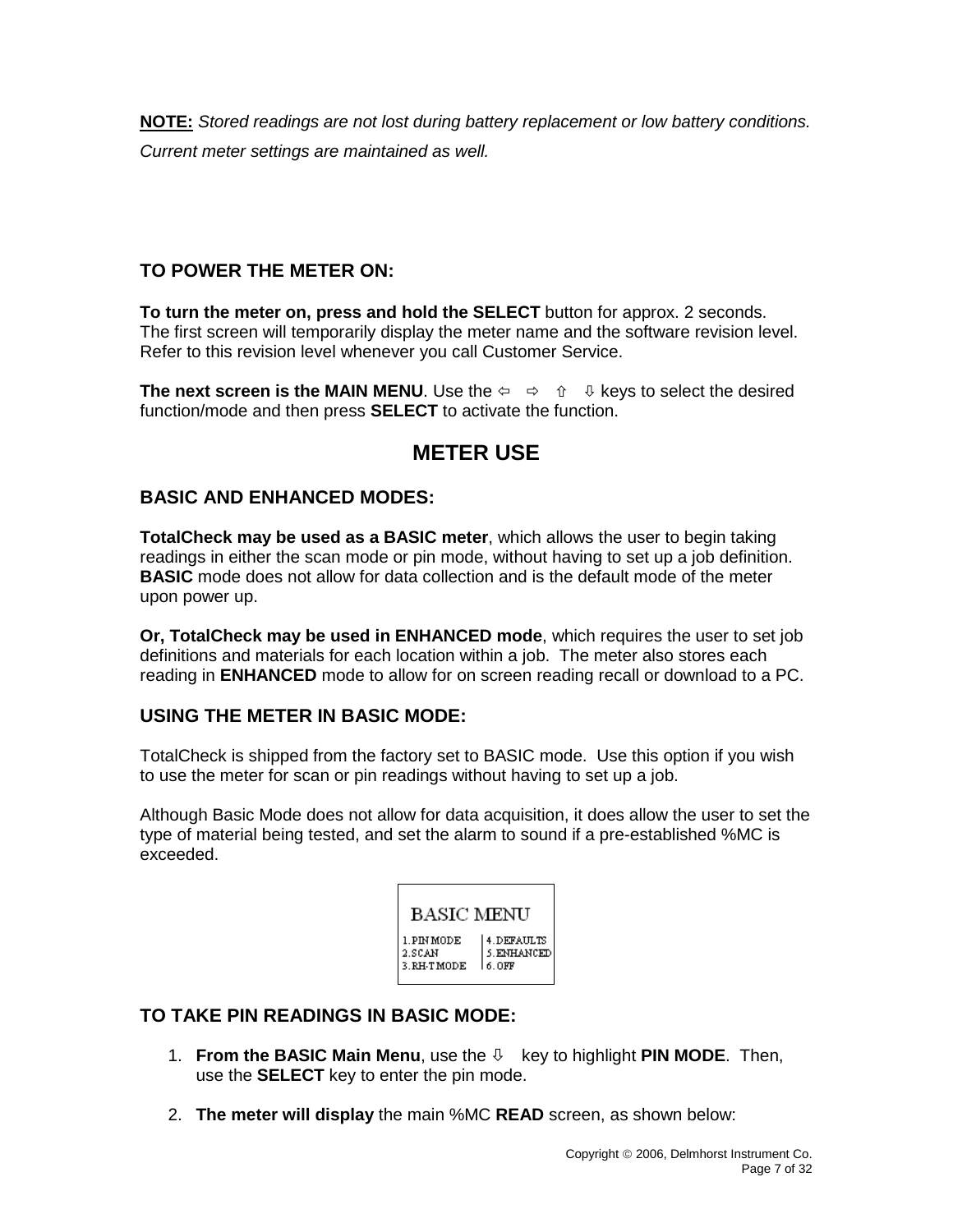

3. **Use the key to highlight the default material** (Douglas Fir) if you wish to change it to a different material. Press the **SELECT** key to get into the **SELECT MATERIAL** sub menu.

| <b>DOUG FIR</b> | ASPEN             |
|-----------------|-------------------|
|                 |                   |
| SHEETROCK       | APITONG           |
| REL 0-100       | <b>BAMBOO</b>     |
| SPF             | BASWOOD           |
| ALDER           | <b>BEECH EURO</b> |
| ash white       | BIRCH             |
| BACK            | NEXT              |
| CANCEL          |                   |

- 4. **Use the**  $\hat{v} = \theta$  **keys to highlight** the material you are testing. Press the **SELECT** key to choose that material. This will bring you back to the main %MC **READ** screen.
- **5. Use the**  $\hat{v} = \psi$  keys to highlight the pin type selection. Press the **SELECT** key to toggle between 4-pin (non-insulated) pins and 2-pin (insulated) pins.

You may begin taking readings by inserting the pins into the material and pressing the **SELECT** key. This will display a %MC reading. If you wish to hold a reading on screen, press the **SELECT** key again; otherwise remove the pins from the material being tested and take another reading.

#### **TO SET THE ALARM IN BASIC PIN MODE:**

- 1. **If you wish to set the alarm** to beep after a pre-selected %MC value is reached, use the  $\hat{v}$   $\theta$  keys from the %MC screen to highlight the **ALARM**. Press the **SELECT** key to enter the alarm sub menu.
- 2. **The default status of the alarm is "OFF**." Press the **SELECT** key to turn it on.

| ALARM:      | OFF |  |
|-------------|-----|--|
| <b>DONE</b> |     |  |
|             |     |  |

- 3. After the alarm is turned on, use the  $\Leftrightarrow$   $\Leftrightarrow$  keys to scroll up or down to a higher or lower alarm value.
- 4. **After you have selected the alarm value**, use the key to highlight **DONE.** Press **SELECT** to get back to the %MC **READ** screen.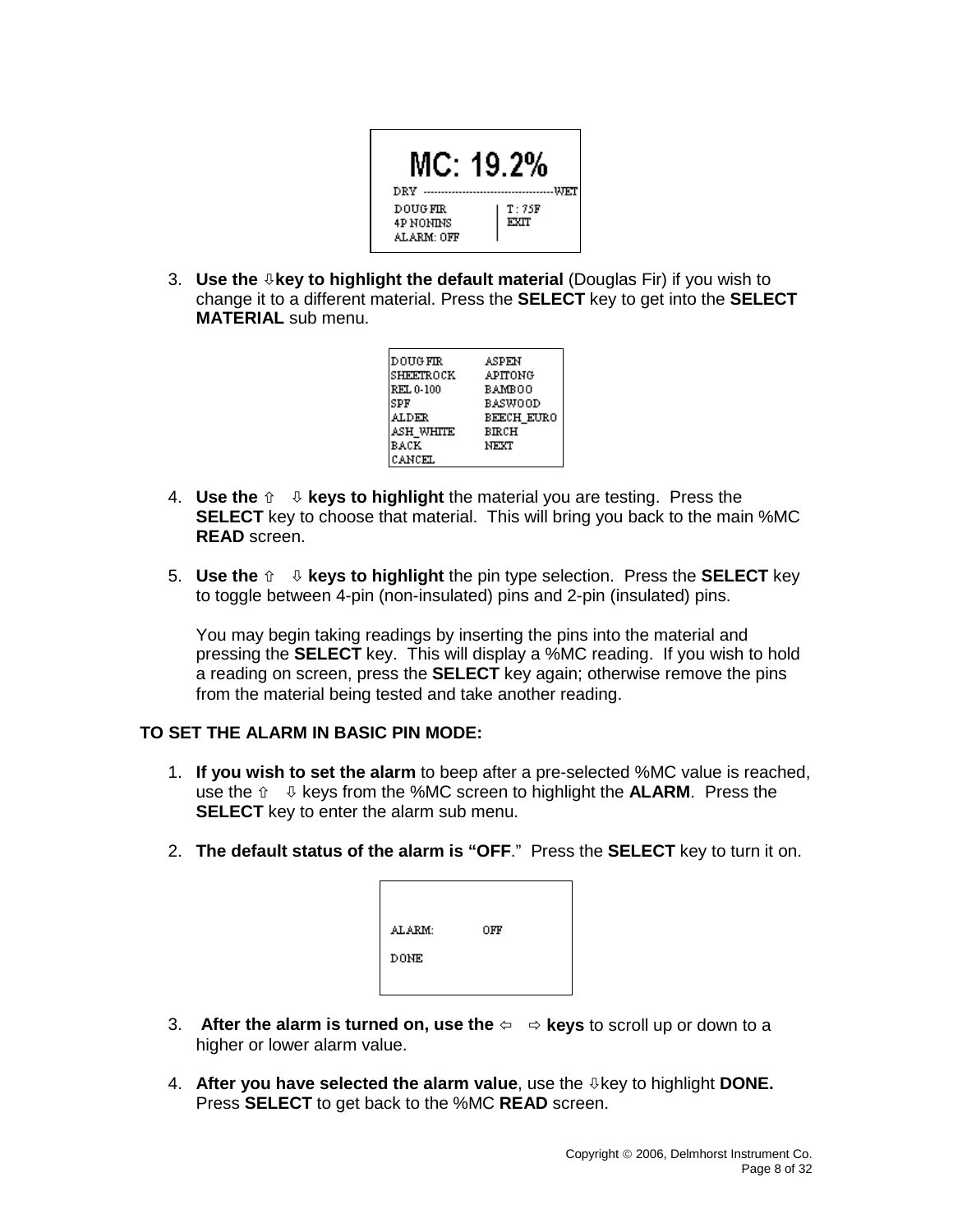**Default alarm settings in pin mode are as follows for different materials:**

| All wood materials: | 15%                              |
|---------------------|----------------------------------|
| Drywall:            | $1.0\%$                          |
| Concrete:           | 68 (on the 0-100 relative scale) |

#### **Note: The default alarm setting in scan mode is 300.**

#### **TO CHANGE THE TEMPERATURE CORRECTION:**

TotalCheck defaults to a temperature of 70ºF. As wood temperature increases, its electrical resistance decreases and indicated moisture content rises. Lower wood temperatures result in lower indicated moisture content. A correction is necessary if the wood temperature is outside the range of 50ºF (10ºC) to 90ºF (32ºC). Set the temperature accordingly and the meter will make the correction.

1. **To change temperature** use the keys from the %MC **READ** screen to highlight the **TEMPERATURE**, T: 70ºF. Press the **SELECT** button to get into the **TEMPERATURE** sub menu.

| COMP TEMP:     | 70F |
|----------------|-----|
| DONE<br>CANCEL |     |

- 2. **To scroll through the temperature settings**, use the  $\Leftrightarrow$   $\Leftrightarrow$  keys to scroll up or down to a higher or lower temperature value. Temperature values will change in 5°F increments.
- 3. **To change between** º**C and** º**F** press **SELECT** key when the **COMP TEMP** is highlighted.
- 4. **After you have selected the appropriate** temperature setting, use the  $\Phi$  key to highlight **DONE**. This will bring you back to the %MC **READ** screen and you may begin taking readings.

## **TO TAKE SCAN READINGS IN BASIC MODE:**

1. **From the BASIC Main Menu**, use the  $\hat{v} = \hat{v}$  key to highlight **SCAN MODE**. Then, use the **SELECT** key to get into the **SCAN** mode main menu.

The meter will display the main **SCAN** mode main menu, as shown below: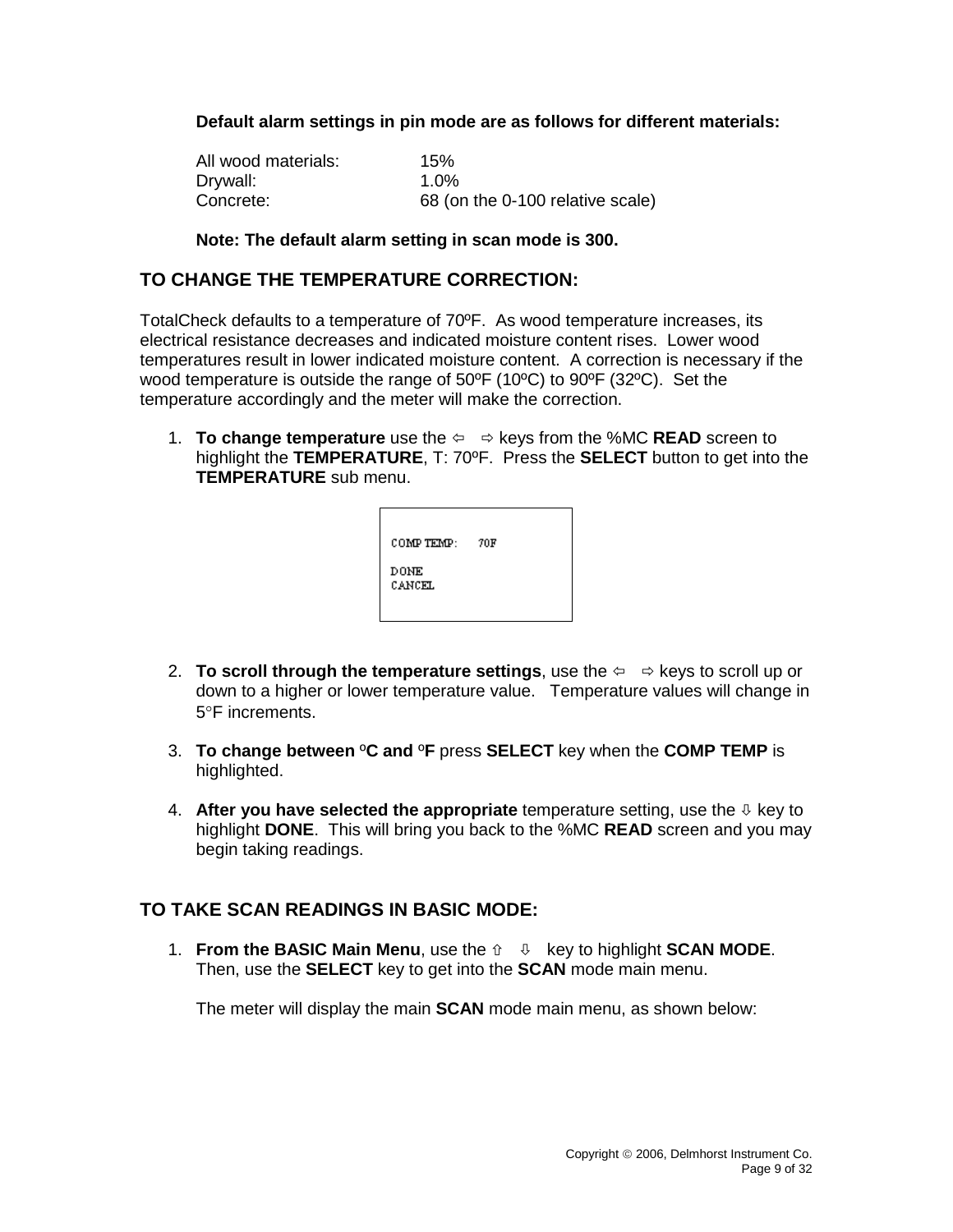

2. **You may begin taking readings** by firmly pressing the back of the meter onto the material. This will display a relative reading that ranges between 0 and 300.

## **TO SET THE ALARM IN BASIC SCAN MODE:**

1. **If you wish to set the alarm** to beep after a pre-selected relative value is reached, use the  $\hat{v} = \hat{v}$  keys from the **SCAN** screen to highlight the **ALARM**. Press the **SELECT** key to enter the alarm sub menu.



- 2. **The default status of the alarm is "OFF."** Press the **SELECT** key to turn it on.
- 3. After the alarm is turned on, use the  $\Leftrightarrow$   $\Leftrightarrow$  keys to scroll up or down to a higher or lower alarm value.
- 4. **After you have selected the alarm value**, use the key to highlight **DONE.** Press **SELECT** to get back to the **SCAN** screen.

#### **Note: Default alarm settings for SCAN mode is 300.**

#### **TO TAKE TEMP/RH READINGS IN BASIC MODE:**

Before entering the RH-T mode, firmly insert the RH/T-S1 sensor into the top of the meter, making sure to align the pin-out on the DIN connector.

1. **From the BASIC Main Menu**, use the key to highlight **RH-T MODE**. Then, press the **SELECT** key to get into the **RH-T** mode main menu.

The meter will display the main **RH-T** mode main menu, as shown below: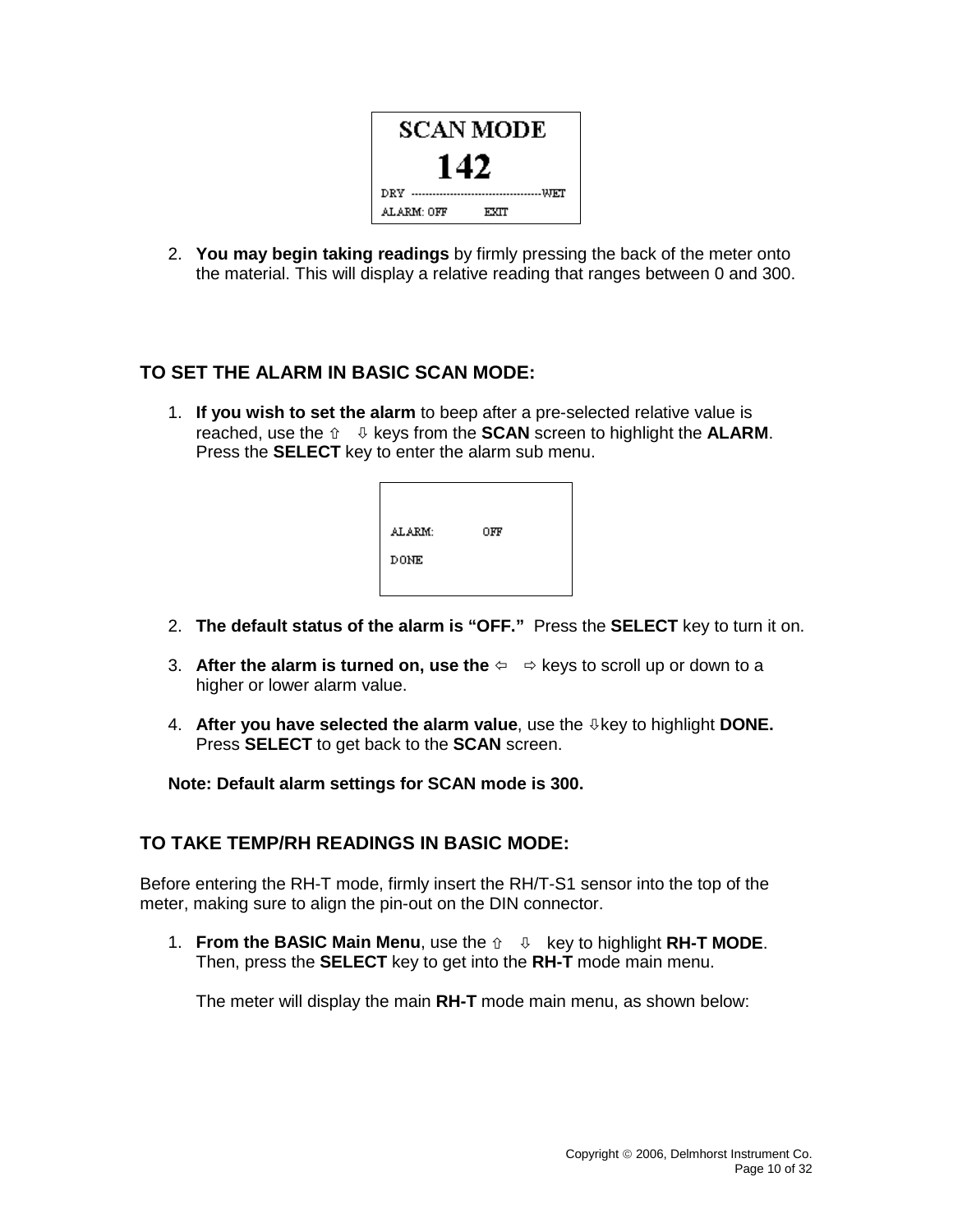

2. **The meter will begin taking readings.** As a default setting the RH reading will be the most prominent on the screen. If you would like to make another variable (temperature, GPP/GPK or dew point), the prominent reading, use the  $\hat{v}$   $\theta$  and  $\overline{\varphi}$   $\Rightarrow$  keys to highlight your selection. Press the **SELECT** key to choose that variable.

# **TO RESET THE METER TO DEFAULT SETTINGS IN BASIC MODE:**

1. **Use the**  $\Leftrightarrow$  $\Leftrightarrow$  **keys from the BASIC** main menu to highlight #4: **DEFAULTS**. Press the **SELECT** key. The meter will display the following question:



2. **Use the**  $\Leftrightarrow$   $\Leftrightarrow$  **keys to answer "YES" or "NO."** If you answer "yes," the meter will return to factory default settings in basic mode; i.e. Species = Douglas Fir, Temperature correction = 70 F, Alarm = OFF in pin mode. In Scan mode, Alarm  $=$  "off."

## **USING THE METER IN ENHANCED MODE:**

To use TotalCheck in enhanced mode, use the keys to highlight #5: **ENHANCED**. Setting the meter to enhanced mode requires you to create job definitions and store readings as described below.

**NOTE: Although TotalCheck's default mode is BASIC, it will remember the mode last saved at power off, and will remain in the saved mode at next power up.**

**Settings stored in each particular mode will not be affected by restoring defaults in a different mode.**

#### **JOB DEFINITION:**

Using TotalCheck in **ENHANCED** mode allows you to define jobs. In this mode, TotalCheck also stores each reading and allows you to download the data to a PC or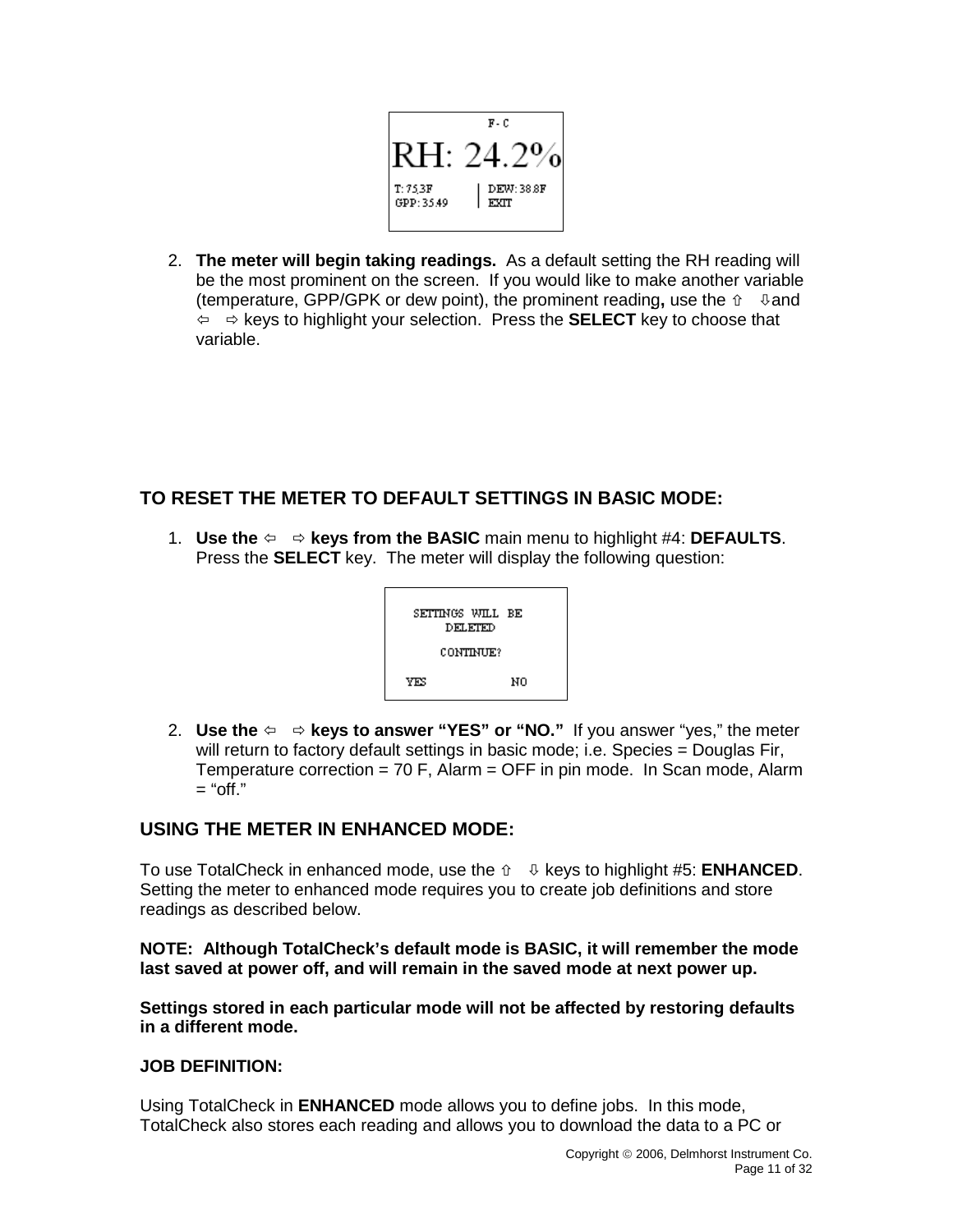laptop via Infrared connection. Jobs may be defined only when using the meter in pin mode or RH-T mode. Scanned readings cannot be part of a job.

#### **TO CREATE OR MODIFY A JOB IN PIN MODE:**

- 1. **From the Enhanced Main Menu,** highlight **PIN MODE.**
- **2.** Use the  $\hat{v} \neq \emptyset$  keys to highlight JOB. Press **SELECT** to enter the job sub menu.

| JOB:                  | 2 |  |
|-----------------------|---|--|
| <b>DONE</b><br>CANCEL |   |  |

3. **Use the**  $\Rightarrow$  **key to change the job number**. Press the  $\psi$  key and highlight **DONE**. Press **SELECT** to save that job number.

**If it is a new job, the "Create Job"** screen will appear as follows:

| CREATE JOB 3                          |
|---------------------------------------|
| <b>DOUG FIR</b><br>T:70F<br>ALARM OFF |
| DONE<br>CANCEL                        |

**At the "Create Job" screen, you may** select the material being tested, specify the temperature at which measurements will be taken, and select an alarm value, if desired. All parameters are alterable while taking readings in the new job, except for the species.

**If the job was previously defined and used**, you will be asked if you want to "Append Data?"

| JOB 1 IN USE |    |  |
|--------------|----|--|
| APPEND DATA? |    |  |
| YES          | NΟ |  |
|              |    |  |

**Use the**  $\Leftarrow$   $\Rightarrow$  **keys to answer "YES" or "NO."** If YES is selected, the meter will retrieve the selected job's settings (during this time a "PROCESSING..." message appears) and then switch back to the Pin Mode screen with the restored settings.

**If NO is selected**, the meter returns to the Job sub menu.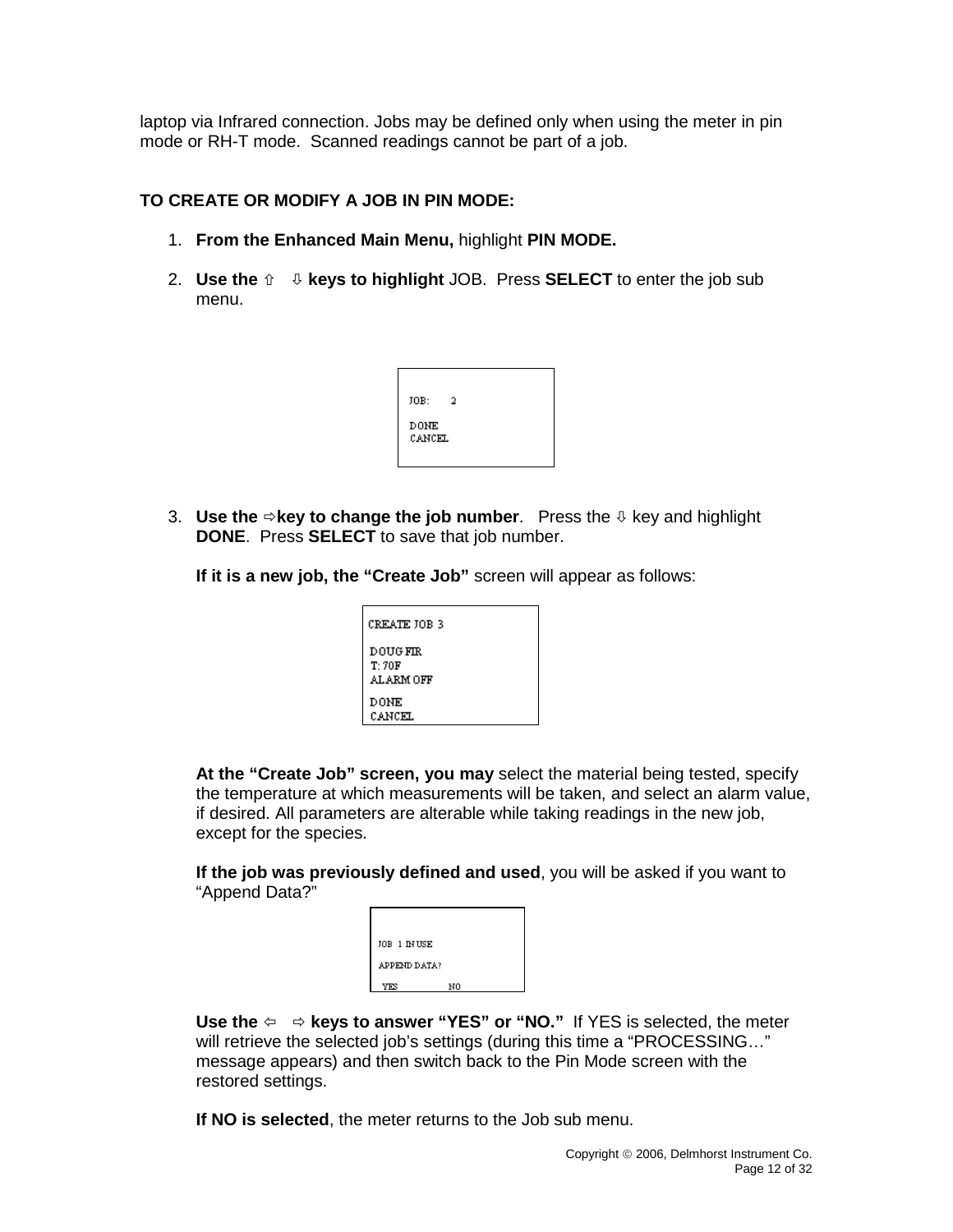# **TO SET TEMPERATURE CORRECTION:**

TotalCheck defaults to a temperature of 70ºF. As wood temperature increases, its electrical resistance decreases and indicated moisture content rises. Lower wood temperatures result in lower indicated moisture content. A correction is necessary if the wood temperature is outside the range of 50ºF (10ºC) to 90ºF (32ºC). Set the temperature accordingly and the meter will make the correction.

- 1. **To change the temperature**, use the  $\hat{v}$   $\psi$  keys from the **CREATE JOB** sub menu to highlight the temperature, T: 70ºF.
- 2. **Press the SELECT key** to enter the **COMP TEMP** sub menu.
- 3. **Using the**  $\Leftrightarrow$   $\Leftrightarrow$  **keys**, scroll up or down to a higher or lower temperature value. Temperature values will change in 5º F increments.
- 4. **To change between C and F**, press the **SELECT** key when the **COMP TEMP** is highlighted.

| COMP TEMP:            | 70F |
|-----------------------|-----|
| <b>DONE</b><br>CANCEL |     |
|                       |     |

## **TO SET THE ALARM IN ENHANCED PIN MODE:**

1. **If you wish to set the alarm** to beep after a pre-selected value is reached, use the key from the **MC READ** screen, highlight **ALARM**, and press the **SELECT** key to enter the **ALARM** sub menu.

| ALARM:      | OFF |  |
|-------------|-----|--|
| <b>DONE</b> |     |  |
|             |     |  |

- 2. **The default status of the alarm is "OFF."** Press the **SELECT** key to turn it on.
- 4. **After the alarm is turned on, use the**  $\Leftrightarrow$   $\Leftrightarrow$  keys to scroll up or down to a higher or lower alarm value.
- 5. After you have selected the alarm value, use the  $\psi$  key to highlight **DONE**. Press **SELECT** to get back to the **MC READ** screen

**Default alarm settings in PIN mode are as follows for different materials:**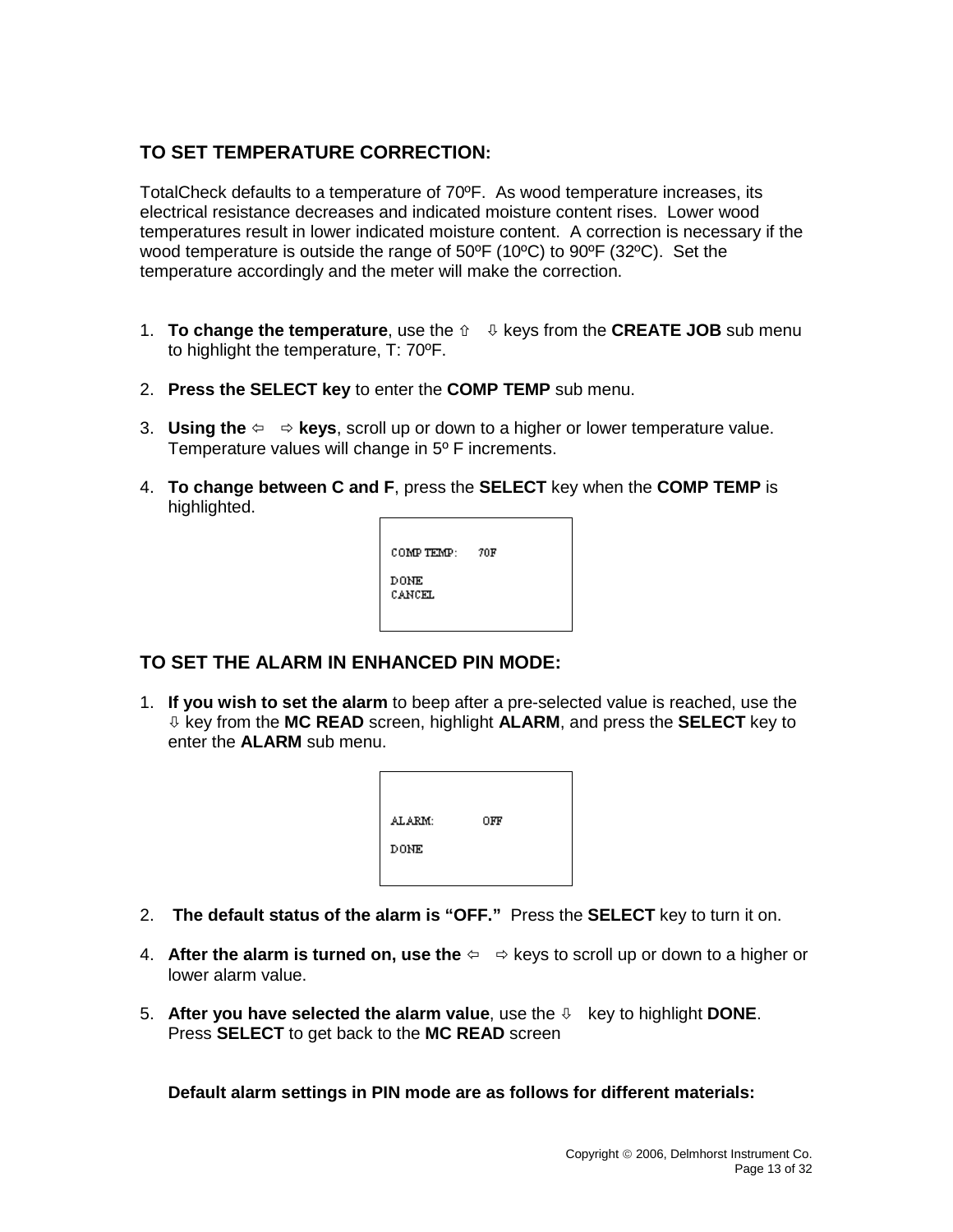All wood materials: 15%<br>Drywall: 1.0% Drywall: Concrete: 68 (on the 0-100 relative scale)

## **TO TAKE PIN READINGS IN ENHANCED MODE:**

- 1. **From the Enhanced Main Menu**, use the keys to highlight #1, **PIN MODE**.
- 2. **Press the SELECT key to get into the ENHANCED READ** screen. The current location will stay the same while toggling between scan and pin modes.

| <b>DOUG FIR</b> | <b>4P NONINS</b> |
|-----------------|------------------|
| DRV             | प्राप्ता         |
| T:21C           | MODE: CONT       |
| JOB:3           | EXTT             |
| ALARM: OFF      | MEMORY: 2%       |

This screen contains the following information: material, pin setting, temperature correction, Job #, alarm setting, mode, and memory used.

- 3. **Insert the pins into the material. The meter will** start taking measurements in one of the two following ways, depending on whether it is set for **CONTINUOUS**  or **TRIGGERED** mode. To choose between **TRIGGERED** or **CONTINUOUS**, use the  $\hat{v} \quad \psi$  and  $\Leftarrow \Rightarrow$  keys to highlight **MODE**, and then press the **SELECT** key to toggle between **TRIG** and **CONT.**
	- **When the meter is set to Triggered mode**, a single reading is taken every time the **SELECT** button is pressed. Each reading is stored in memory. The last measurement remains displayed on the screen.
	- **When the meter is set to Continuous mode**, press **SELECT** key to initiate the reading cycle. The meter keeps taking MC readings in this mode. These readings are NOT stored until the **SELECT** key is pressed again. To exit continuous mode WITHOUT STORING the current reading, press any directional key ( $\hat{v} = \theta$  and  $\Leftarrow \Rightarrow$ ). To exit continuous mode and STORE the current reading, press the **SELECT** key. Exiting continuous mode leaves the last reading on the screen. To resume continuous mode, press the **SELECT** key again. Use the  $\hat{u} - \hat{v}$  and  $\Leftrightarrow$   $\Leftrightarrow$  keys to choose a different option.
- 4. At any time, you may modify Temperature (T).

The **EXIT** option in both **SCAN** and **PIN MODE** menus will cancel the measurement process and will put the meter in the **MAIN MENU**.

#### **TO TAKE SCAN READINGS IN ENHANCED MODE:**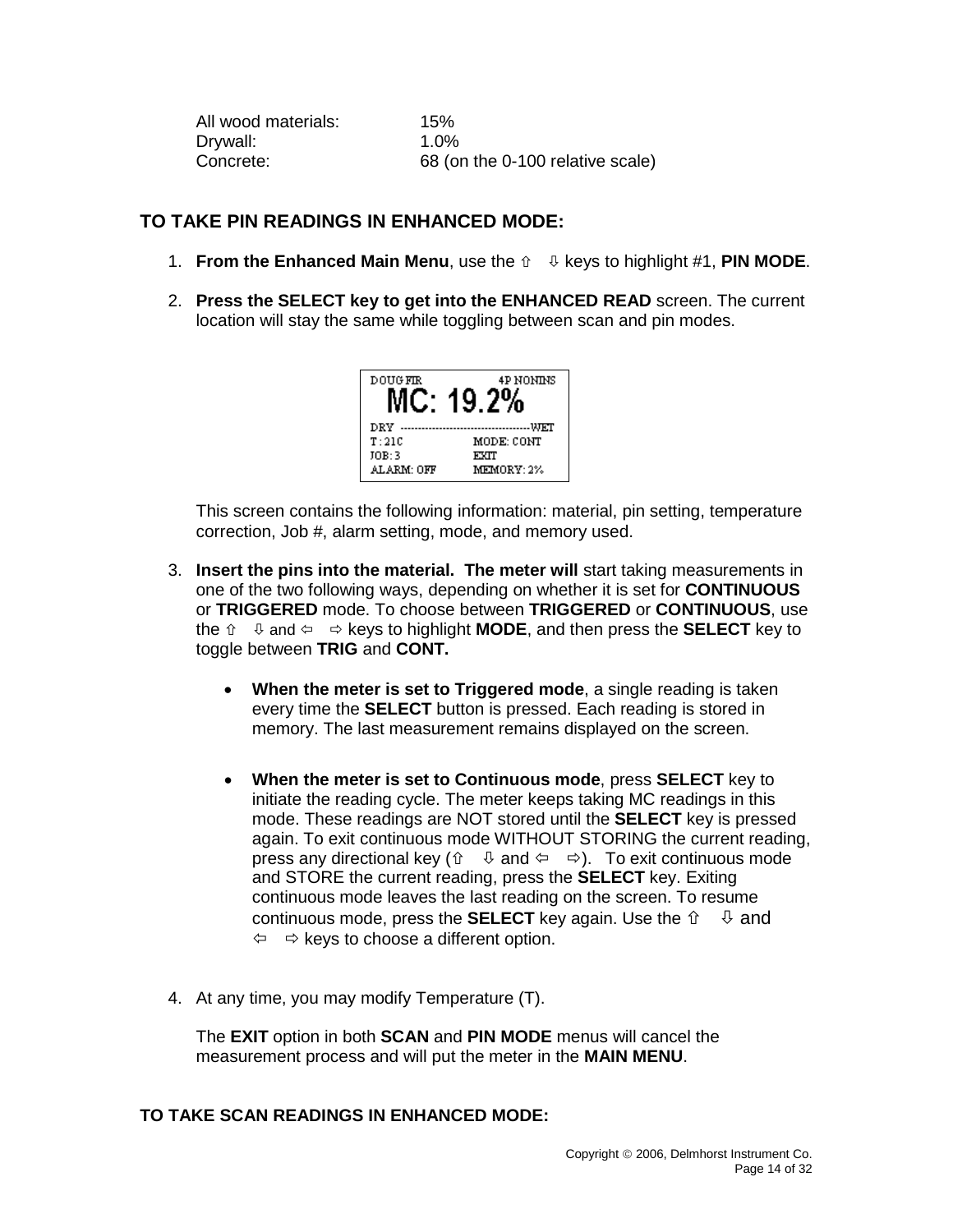1. **In the MAIN Menu**, highlight option #2: **SCAN** 

The screen will look as follows:

| SCAN MODE         |  |  |
|-------------------|--|--|
| 142               |  |  |
| DRV<br>wer        |  |  |
| ALARM: OFF<br>EXT |  |  |

- 2. **You may begin taking readings** by firmly pressing the back of the meter onto the material.
- 3. **This will display a relative reading** that ranges between 0 and 300.

## **TO SET THE ALARM IN ENHANCED SCAN MODE:**

- **1. If you wish to set the alarm to beep after a pre-selected relative value is reached, highlight option #1: SCAN MODE from the ENHANCED main menu.**  This will bring you to the **SCAN** screen.
- 2. **Use the**  $\theta$  **and**  $\Rightarrow$  **keys and highlight** ALARM: OFF. Press the **SELECT** key to enter the alarm sub menu.
- 3. **The default status of the alarm is "OFF."** Press the **SELECT** key to turn it on.

| ALARM: | OFF |  |
|--------|-----|--|
| DONE   |     |  |
|        |     |  |

- 4. After the alarm is turned on, use the  $\Leftrightarrow$   $\Leftrightarrow$  keys to scroll up or down to a higher or lower alarm value.
- 5. **After you have selected the alarm value**, use the key to highlight **DONE**. Press **SELECT** to get back to the **SCAN** screen.

**Default alarm settings for SCAN mode is 300.**

## **TO TAKE TEMP/RH READINGS IN ENHANCED MODE:**

Before entering the RH-T mode, firmly insert the RH/T-S1 sensor into the top of the meter, making sure to align the pin-out on the DIN connector.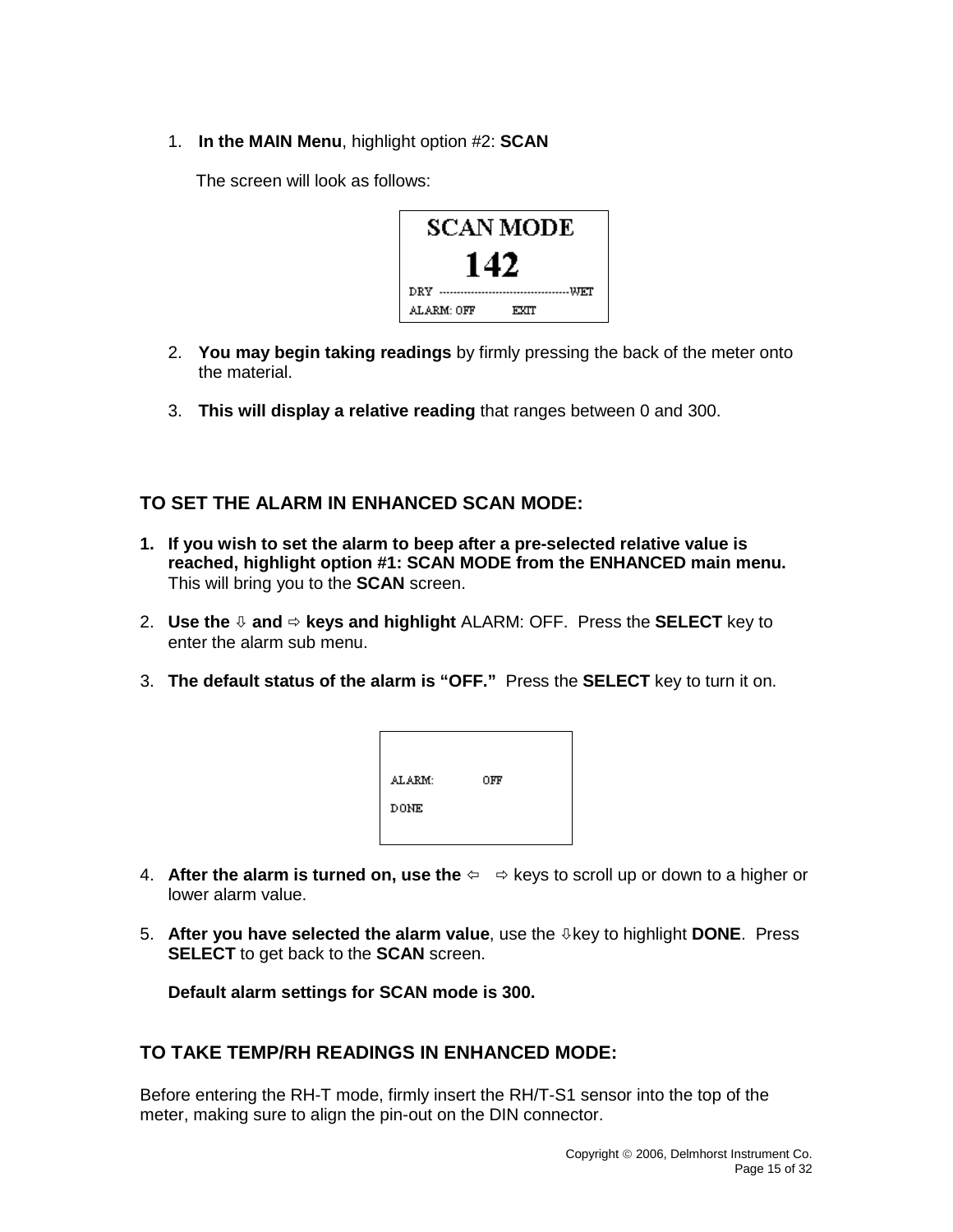1. **From the ENHANCED Main Menu**, use the key to highlight **RH-T MODE**. Then, press the **SELECT** key to get into the **RH-T** mode main menu.

The meter will display the main **RH-T** mode main menu, as shown below:



2. **The meter will begin taking readings.** As a default setting the RH reading will be the most prominent on the screen. If you would like to make another variable (temperature, GPP/GPK or dew point), the prominent reading, use the  $\hat{u} = \hat{u}$  and  $\Leftrightarrow$   $\Leftrightarrow$  keys to highlight your selection. Press the **SELECT** key to choose that variable.

# **MAIN MENU OPTIONS:**

## **STORAGE:**

The Storage Menu groups all meter features related to measurement storage, retrieval and manipulation. All operations on stored readings may only be performed on a single job.

- 1. While in the **ENHANCED** main menu, use the  $\hat{v} = \hat{v}$  keys to highlight option #4 **STORAGE**.
- 2. Press the **SELECT** key to enter the storage sub menu. There are four available selections in this menu as shown below:

| MEMORY US A GE<br>E II                                                                   | ਸ |
|------------------------------------------------------------------------------------------|---|
| VIEW MC STATISTICS<br>STORED READINGS<br><b>CLEAR MEMORY</b><br>RESTORE DEFAULTS<br>ਜਾਣਜ |   |

#### • **View Statistics**:

This menu option selects the meter's statistical analysis option. Selecting this option gives the user access to two sets of statistical data. A screen shot example of the first set is shown below: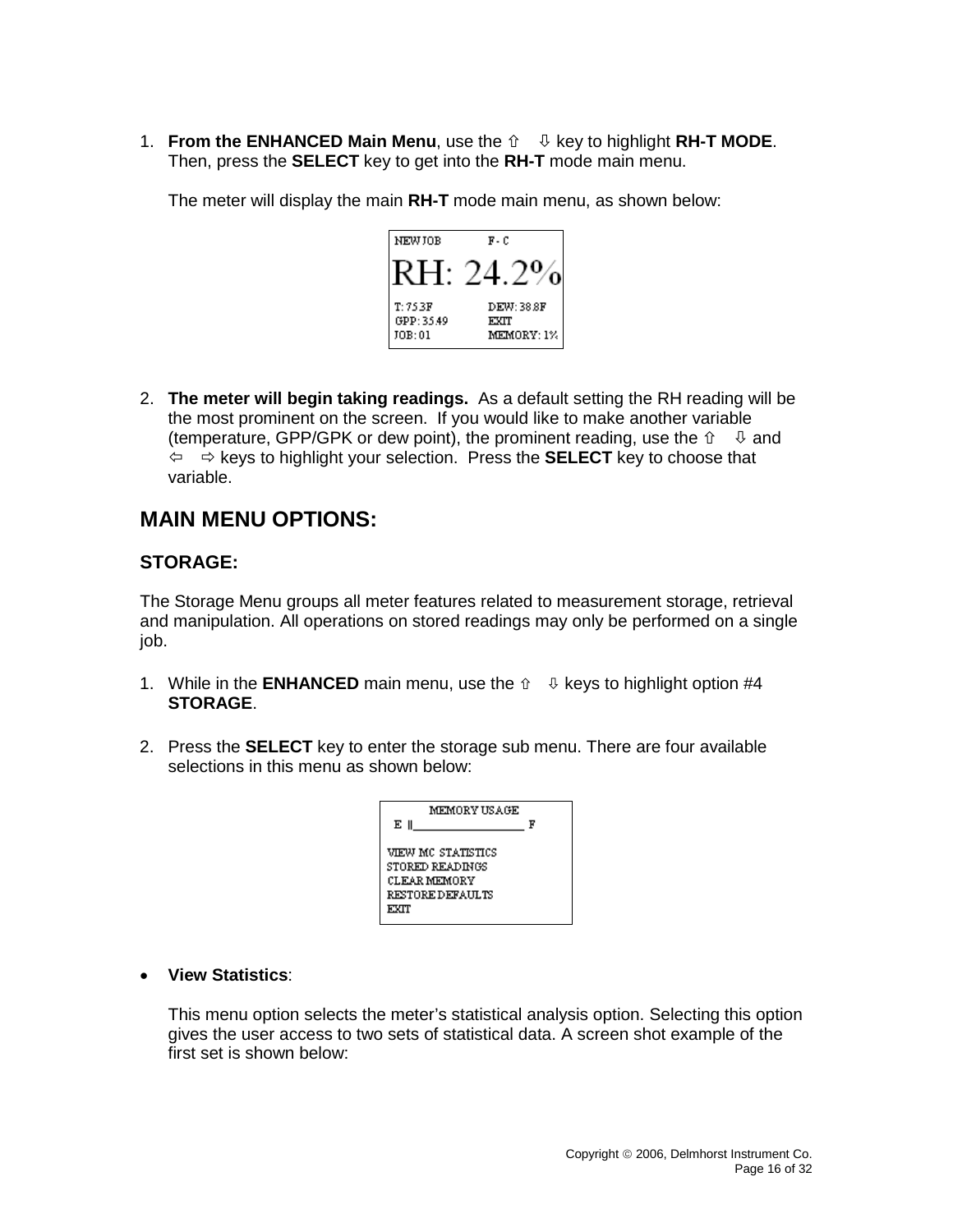| IOB:      | 3      |
|-----------|--------|
|           |        |
| READINGS: | 2      |
| MC AVG:   | 21.7%  |
| STD DEV:  | $20\%$ |
| COEF VAR: | 0.092  |
| MORE      |        |
|           |        |
| DONE      |        |

- The first line indicates the Moisture Content (MC) job being analyzed.
- The second line shows the number of readings stored in the specific job
- The third line shows the Average MC value for all stored readings in the specific job.
- The fourth line shows the Standard Deviation for the specific job.
- The fifth line shows the Coefficient of Variation for the specific job.
- Selecting "MORE" gives the user access to the second set of statistical data.
- Selecting "DONE" returns the user to the storage menu screen.

# **NOTE:**

The second set of calculations may require significant processing time, depending on the number of readings stored in the specific job. The meter will display a screen with the word "PROCESSING…" while calculations take place. User input is ignored during this time. Control is returned to the user once the algorithm is complete and the second statistics screen is shown, as in the example below:

| JOB:      | 1    |  |
|-----------|------|--|
| READINGS: | 2    |  |
| 95%CI:    | 3.7  |  |
|           |      |  |
| MIN:      | 90   |  |
| MAX:      | 16.4 |  |

- The first line indicates the specific MC job.
- The second line indicates the number of readings present in the specific job.
- The third line shows the 95% Confidence Interval for the specific job. This is the value (+/-) away from the calculated average value within which 95% of the stored readings are guaranteed to exist.
- The fourth line shows the value of the lowest MC reading stored in the specific job.
- The fifth line shows the value of the highest MC reading stored in the specific job.

There are no control entries present in this screen, such as "MORE", "CANCEL" or "DONE". The only available option is to return to the storage menu screen, by pressing any key.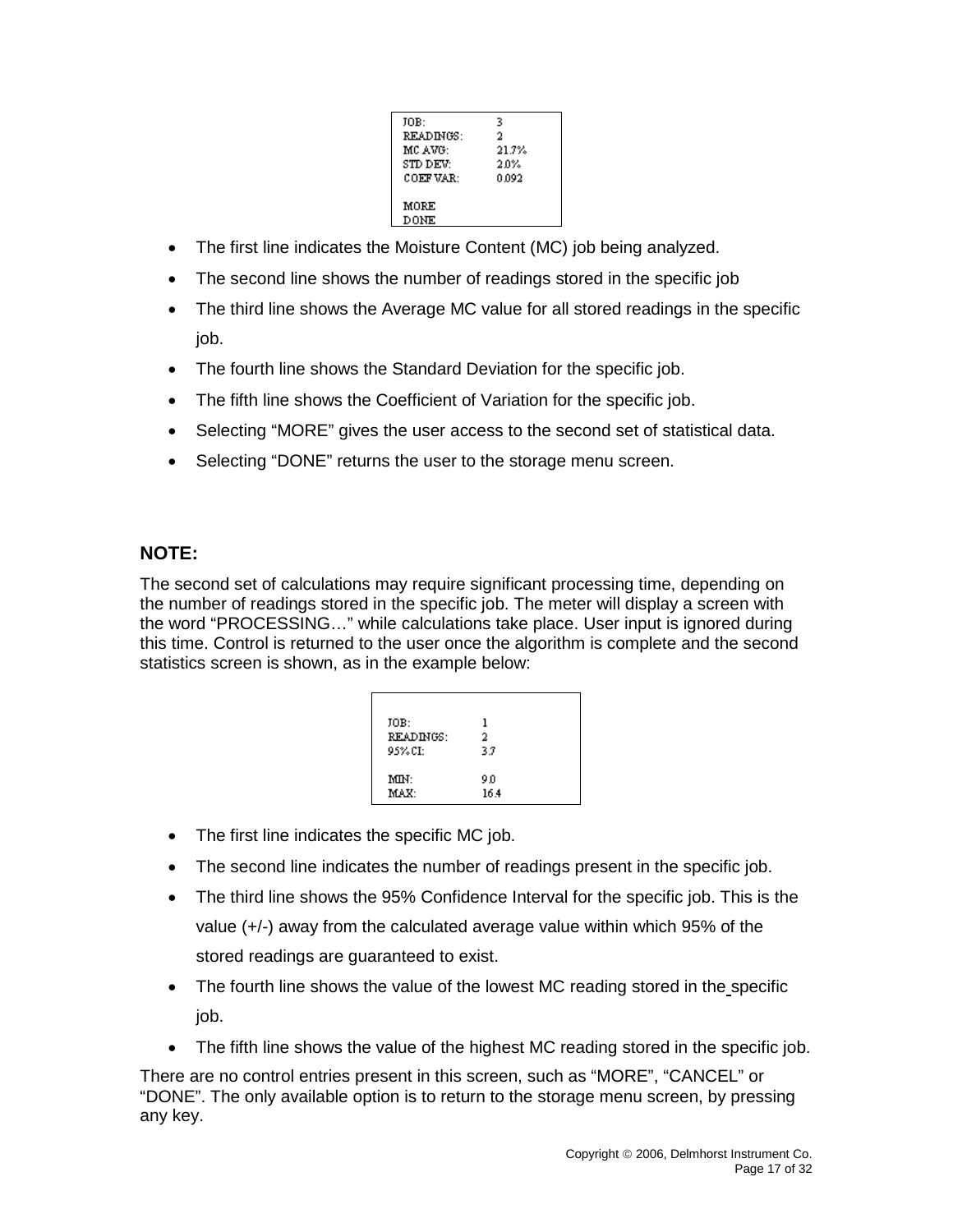#### • **STORED READINGS**:

1. **From the storage sub menu,** use the  $\hat{v}$   $\psi$  keys to highlight "STORED" READINGS." Press the SELECT key to enter the stored readings sub menu.

There are two available selections from this menu, as follows:



- 2. **Use the**  $\theta$   $\theta$  **keys to highlight** MC readings or RH-T readings. Press the SELECT key to choose your selection.
- 3. **By using the**  $\Leftrightarrow$   $\Leftrightarrow$  **keys** you may select which job and location you wish to view. If there are no readings in a job, the following screen will display:

| JOB:   | 3                  |  |
|--------|--------------------|--|
|        | <b>NO READINGS</b> |  |
| CANCEL |                    |  |

If there area readings saved to a job, the following screen will display:

| JOB:<br>READINGS: | 3<br>2 |
|-------------------|--------|
| VIEW SET:         | 1 - 2  |
| DONE<br>CANCEL    |        |

After you have made your job selection, scroll to **DONE** and press the **SELECT** key.

**A complete record of information per reading** will be displayed. You will be able to scroll through each reading, using the **NEXT** key. Scroll to "DONE" if you do not wish to see any more readings.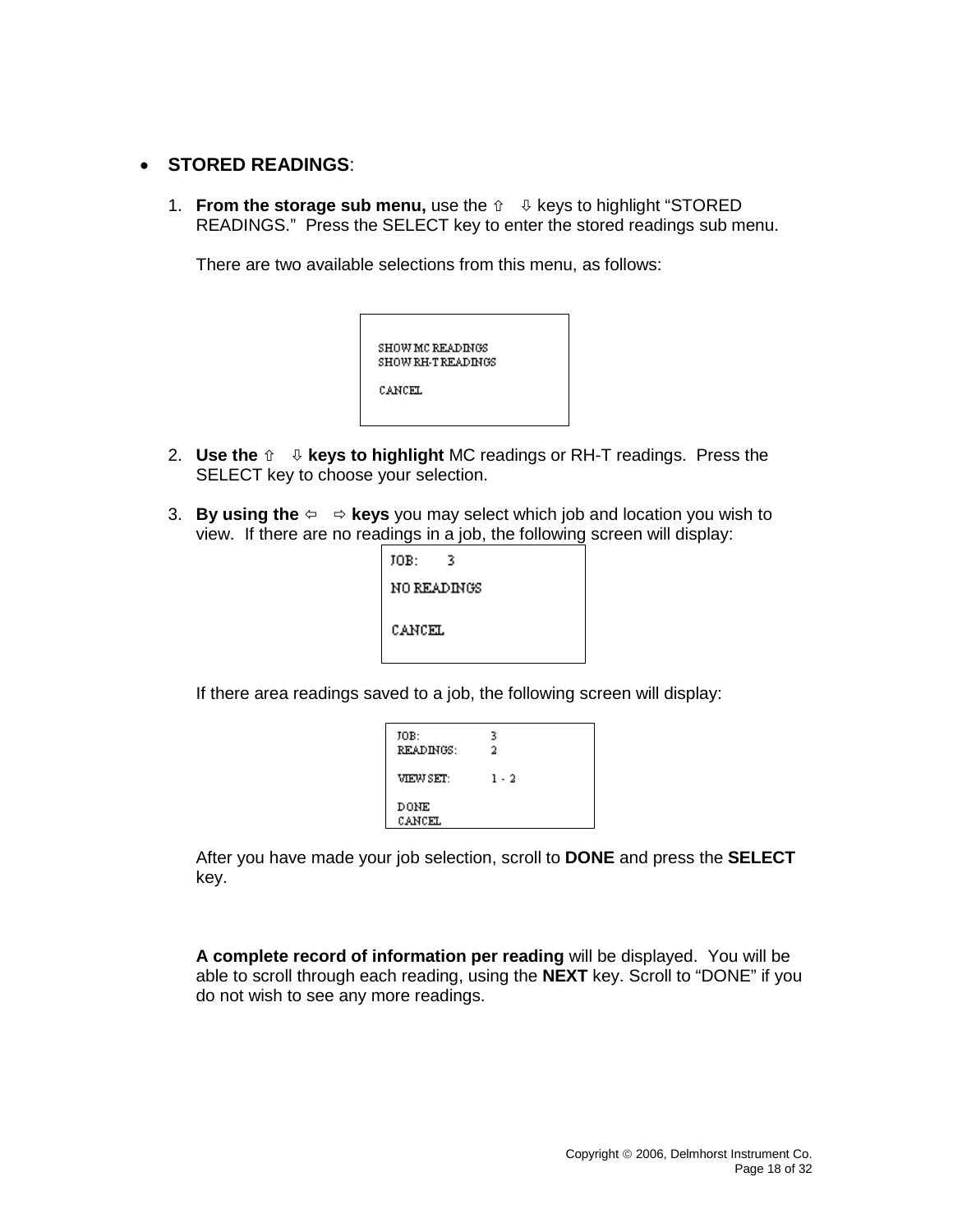| JOB: 2<br>RECORD: 1 OF3                                                    |  |
|----------------------------------------------------------------------------|--|
| MC: 21.4%<br>DOUGER AT 210<br>18:33.A.M<br>10.12.04<br>NEXT<br><b>DONE</b> |  |

A selected job containing readings offers two other selectable options: "VIEW SET" and "DONE".

o **VIEW SET:** This option allows the user to view a specific range of readings in a particular job, as opposed to the entire set, by providing a configurable start point. It becomes useful when large numbers of readings are present in the meter. View Set always begins by displaying "1 TO XXX", where XXX is the maximum number of readings in the selected job. If left unchanged, the first reading to be reviewed will be number 1. Readings may only be reviewed in ascending sequential order.

Using the  $\Leftrightarrow$   $\Leftrightarrow$  keys, the left-side value can be changed in increments of 10. For example, assume the selected job contains 23 readings. The View Set entry will begin by displaying "1 TO 23". Successive Right button presses will yield the following: "11 TO 23" and "21 TO 23". At this point, the value on the left side is within 10 readings of the value on the right side. Alternately, pressing the Left button causes the meter to subtract 10 from the current left-side value.

o **DONE:** Selecting this option signals to the meter that the user has completed the reading recall setup process and is ready to begin reviewing readings.

**NOTE:** There may be a significant delay while the meter processes the required set of readings for review, depending on the number of jobs present in the meter, percentage of memory space occupied by readings, current job size and fragmentation. The meter will display a screen with the word "PROCESSING…". User input is ignored during this time. Control is returned to the user once the algorithm is complete and the Retrieved Readings screen is displayed, as shown in the example above:

<sup>o</sup> **CANCEL:** This feature returns the meter to the Storage Menu

## • **CLEAR MEMORY:**

This option will delete all the readings stored in the meter, but will keep the defined job structures and associated locations and areas in tact.

# **RESTORE DEFAULTS:**

This will delete all defined parameters and readings stored in the meter. The meter will be now set to the factory parameters:  $T = 70F$ , Non-insulated probe, Backlight = OFF, Power-off time =  $2$  min.

#### **Note: Memory deletion and restoring defaults are both irreversible.**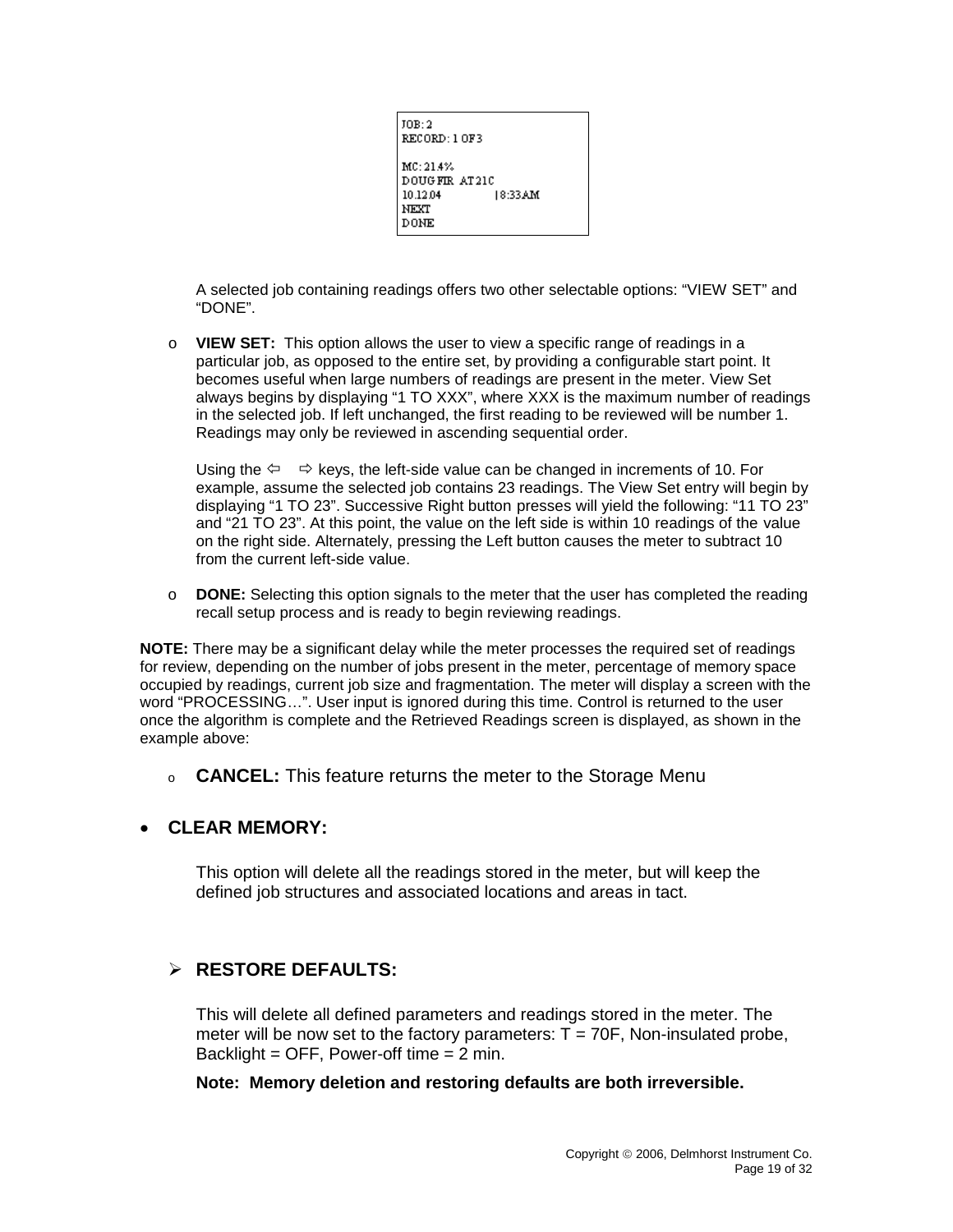

**EXIT:** This menu option returns the meter to Main Menu.

# **IR LINK:**

This meter option initiates a wireless communication session during which the currently stored readings will be downloaded to a PC. Before using this feature, the target PC must be loaded with Delmhorst Instrument Co.'s Universal Application Program and a Delmhorst base unit must be connected to an available USB port.

## • **REQUIREMENTS:**

The wireless communication technology employed in the meter requires line-of-sight access between the red side window of the meter and the receiving window of the base unit. Simply place the meter and base unit on a flat surface, with the red side window of the meter facing the receiving window of the base unit. Separation requirements between the meter and base unit are anywhere from 0 to 12 inches.

#### • **OPERATION:**

- 1. **Begin by starting the Delmhorst Instrument Co.** Universal Application Program (double click the application icon or choose the program from the Start Menu).
- 2. **Once the TotalCheck and base unit** are lined up and the base unit is connected to a USB port (a green LED should be lit), select the **IR LINK** option in the Main Menu. The meter will display the message "**Linking**…" for a few seconds, followed by "Link OK" when successful communication is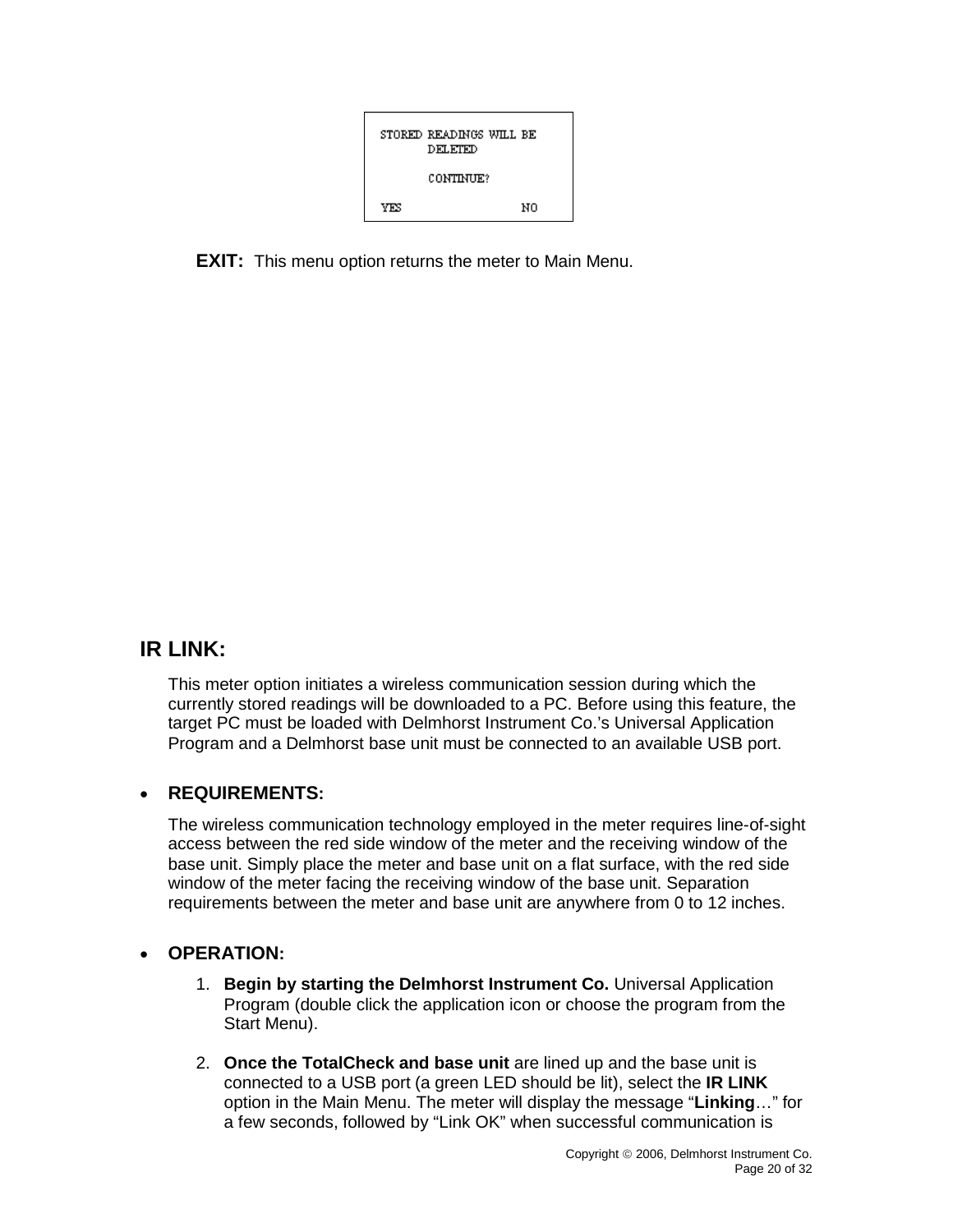established with the base unit. The base unit will also indicate communication established by turning off the green LED and turning on a red LED.

3. **Press the "MANAGE DATA" button in the Delmhorst Instrument Co.** Universal Application Program. The meter will display "**Data**" on the screen and the base unit will alternately turn on a yellow and red LED while data transfer takes place (red indicates communication between the meter and Base Unit, while yellow indicates communication between the base unit and the PC). When finished, the meter will return to the Main Menu and the base unit will, once again, turn on its green LED. For further details on managing the meter data in the PC please refer to the HELP feature in the program.

**NOTE:** The above sequence of events in initiating communication between the PC and the meter is not mandatory. The Application Program may be started first, or the IR Link may be selected first. The **MANAGE DATA** button may also be pressed before communication is started between the Base Unit and the meter. The meter, base unit and Application Program all have ample delays built in to allow the other link components to come online in any sequence.

# • **TROUBLESHOOTING THE IR LINK:**

Most problems tend to occur due to the positioning of the meter relative to the base unit. There are a few error messages that may appear on the meter's screen:

- a. **Timeout**: This error message occurs when too much time has passed between data sent by the meter and the response that should have been received from the base unit. Possible causes:
	- Meter misalignment with the Base Unit (make sure the communication windows are facing each other, within the distance indicated).
	- No connection to the PC. The Base Unit must be connected to the PC through a USB cable. Check connection.
- b. **KBD:** This message occurs when the user presses a key during communications. Do not push any key on the meter during data transfer. The meter interprets this as a request to escape this activity and returns to the Main Menu. The base unit should return to a green LED status in a few seconds. A message should appear on the PC screen as well, indicating lost communications.
- c. **Sync:** This message occurs when data framing is lost during data transmission. This would only happen if the wireless link becomes unreliable. Ensure the meter and base unit are aligned and restart the session.
- d. **Data E**: This message occurs when the content of a correctly framed data packet is invalid. Again, this is an unreliable wireless link problem.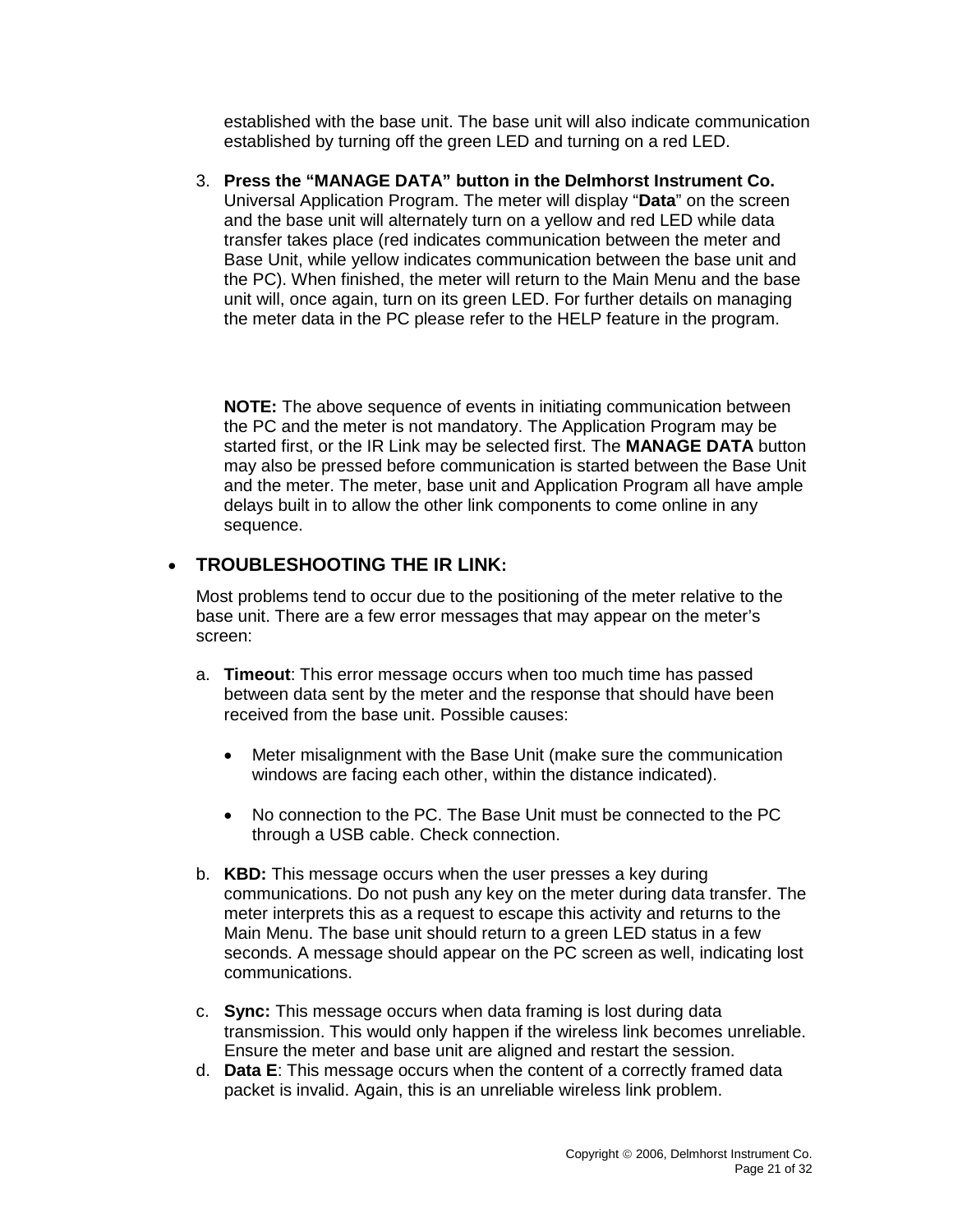**NOTE:** Individual records cannot be downloaded to the PC. The entire storage content is delivered to the PC during a link session.

# **SETUP MENU:**

The Setup group of features allows access to the configurable parameters of the meter. They are: Date and Time, Power-off time, Backlight, and Conversions (temperature mode and electrode type). All can only be accessed in the Setup Menu. **To get to the Setup Menu, use the**  $\hat{v} = \psi$  **keys** to highlight option #6: **SETUP**.

#### **SETUP MENU ENTRY DESCRIPTIONS:**

| TUE-10.12.04             | 10:53 AM |  |
|--------------------------|----------|--|
| SETUP MENU               |          |  |
| 1. RETURN TO MAIN MENU   |          |  |
| 2. SET DATE AND TIME     |          |  |
| 3. SET POWER-OFF TIME    |          |  |
| 4. SET BACKLIGHT         |          |  |
| <b>5.SET CONVERSIONS</b> |          |  |

- **Return to Main Menu:** This menu option returns the meter to Main Menu. The meter also returns to Main Menu if no user input is detected for 20 seconds.
- **Set Date and Time:** This menu option allows user access to the date and time set screen:

| YEAR:       | 04    |
|-------------|-------|
| MUNTH:      | 1U    |
| DATE:       | 12    |
| DAY:        | TUE   |
| HOURS:      | 10 AM |
| MINUTES:    | 58    |
| <b>DONE</b> |       |
| CANCEL      |       |

The Date and Time set screen is populated with the time and date values present in the meter at access time.  $\hat{v} = \emptyset$  key action switches the row selection among available parameters.  $\Leftrightarrow \Rightarrow$  key action changes the selected parameter's value (for "**DONE**" and "**CANCEL**" – parameters without assigned values, the  $\Leftrightarrow \Rightarrow$ keys perform no function). All parameter values are incremented using the  $\Rightarrow$  key and decremented using the  $\Leftrightarrow$  key. The DAY parameter moves forward through weekdays using the key and backward using the key. The **SELECT** (center) key is only active when menu selection is applied to "**HOURS**" (switch between standard or military time), "**DONE**" or "**CANCEL**". Selecting "**DONE**" exits this screen back to the **SETUP MENU** and updates the clock with the newly chosen values. Selecting "**CANCEL**" exits this screen back to the **SETUP MENU** without updating the clock.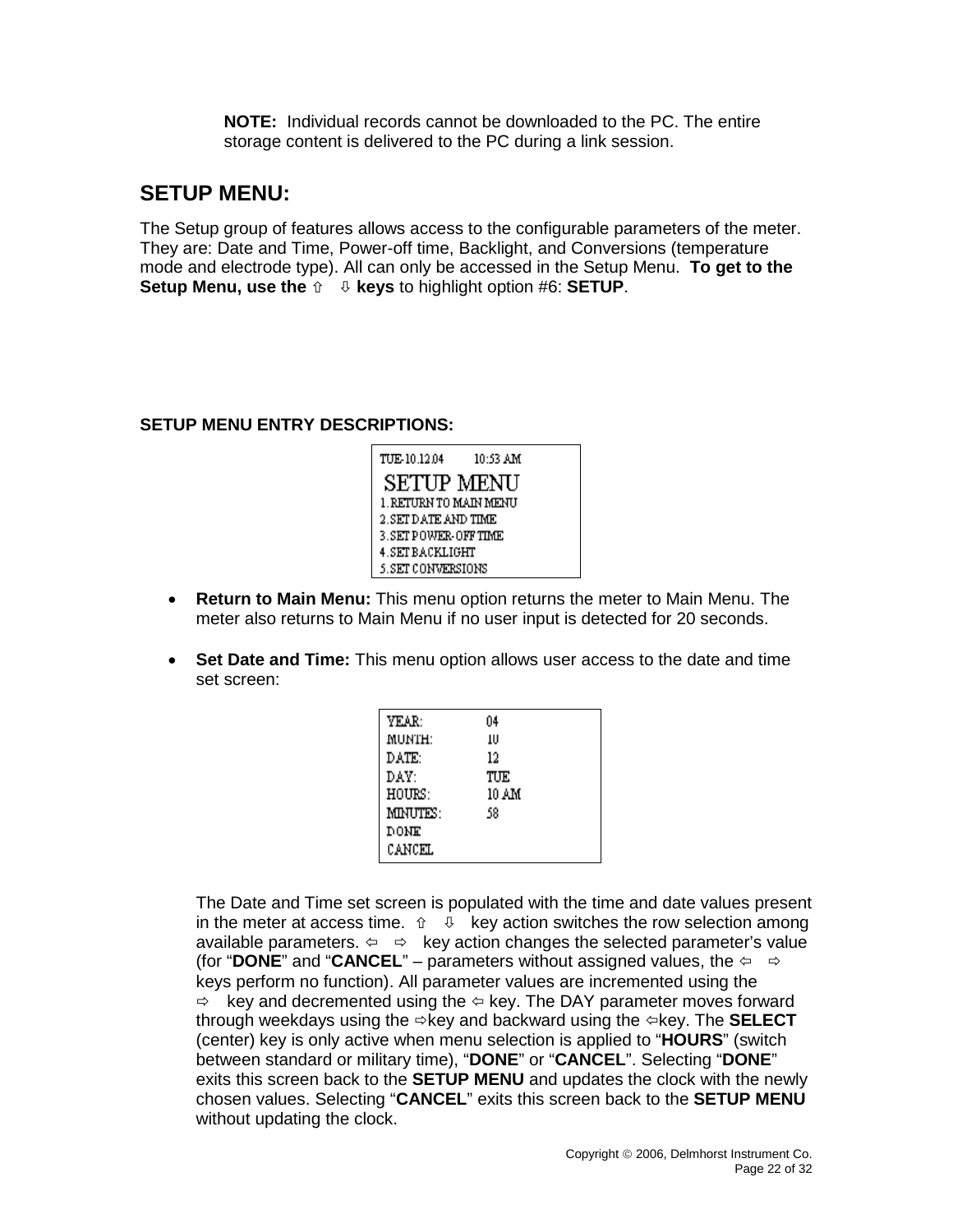• **Set Power Off time:** This menu option allows the user to change the amount of time allowed to lapse between the last key press and meter shut-down. Allowable range is 1min – 9min, with a default value of 2min.

| TIMEOUT:              | 02 MIN |  |
|-----------------------|--------|--|
| <b>DONE</b><br>CANCEL |        |  |

• **Set Backlight:** This menu option allows the user to change the amount of time allowed to lapse between the last key press and backlight shutdown. The default setting for this feature is "**NO**", where the backlight is completely disabled. Backlight shutdown delays are 10, 20, 30sec. It is recommended that the backlight delay be set to the minimum amount of time necessary in order to maximize battery life.

| BACKLIGHT:            | $10$ SEC |
|-----------------------|----------|
| <b>DONE</b><br>CANCEL |          |

• **Conversions:** This menu option allows the user to change the temperature scale from Fahrenheit (default) to Celsius. You can also change the electrode type from 4-pin (or non-insulated) or 2-pin (insulated.)

**NOTE:** Except for clock settings, all other parameters will return to their default values, as indicated above, when the "RESTORE DEFAULTS" option is selected in the Storage Menu. The values chosen for the Setup Menu parameters will remain in effect even if the meter is turned off, and even if the battery is removed.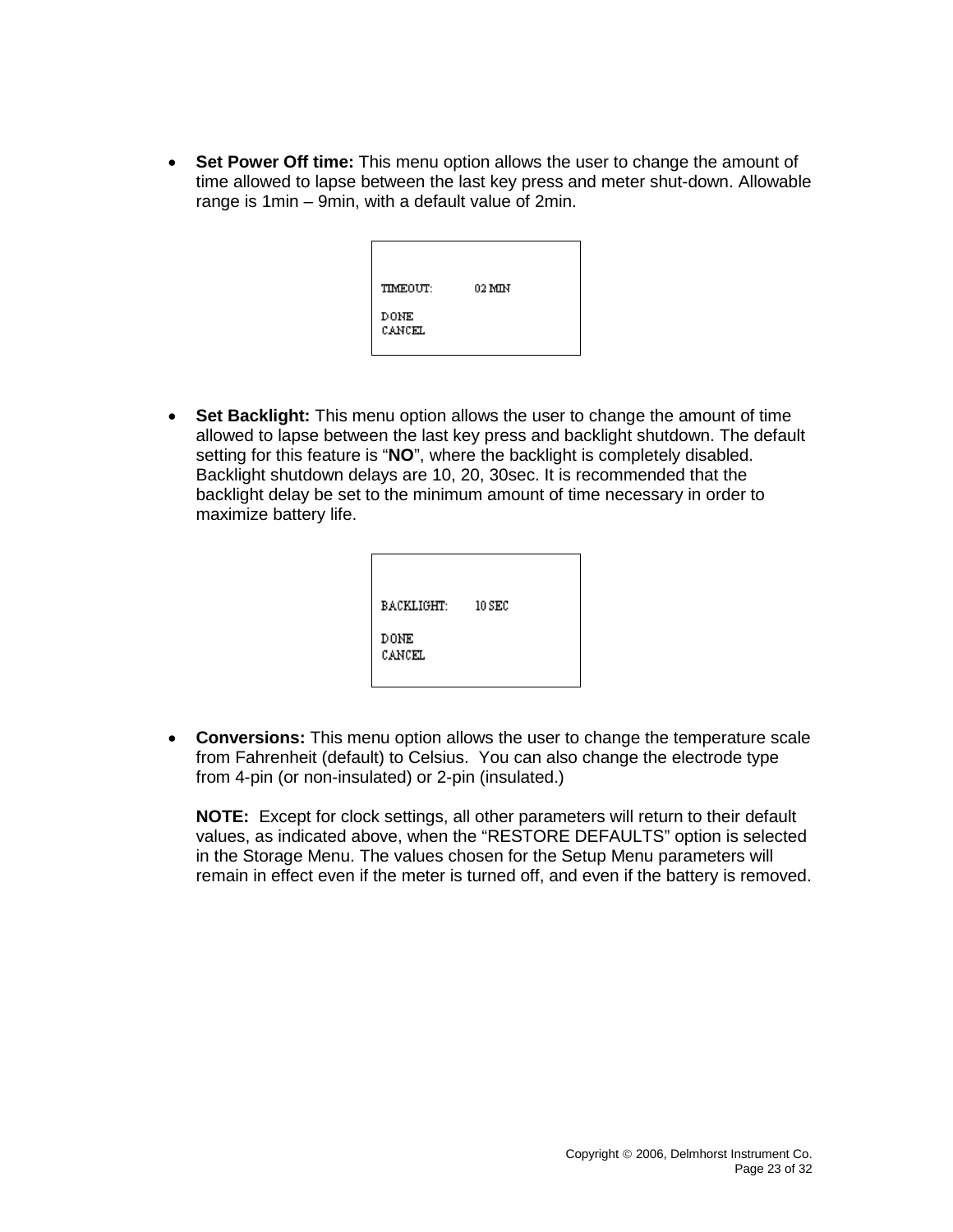# **TAKING A READING – PRACTICAL APPLICATIONS**

**The following application notes are intended for use with the meter in PIN MODE.** 

#### **TESTING WOOD:**

Use the 26-ES electrode on hard materials, wood over 2 inches thick, or for any application where using the insulated pins are needed for best accuracy. The 2-E electrode, with pins that penetrate 5/16" maximum are best for drywall and wood up to 2 inches. The 22-E with 1/2in non-insulated pins is also an excellent option for wood or drywall. Mount the electrode directly to the external connector at the top of the meter..

- ⇒ **Set the meter's parameters** as described previously in the owners' manual. If the species (construction-grade only) is unknown, set the meter to the reference calibration, Douglas Fir and take the readings at face value.
- $\Rightarrow$  **To take a reading**, align the contact pins parallel to the grain and push them to their full penetration into the wood, if possible. Insulated pins read only at the tip and can be driven to the desired depth.
- ⇒ **Press the SELECT button** and read the moisture content on the meter scale. The meter displays the %MC for two seconds.
- ⇒ **To add a reading to the** previously stored readings, release the SELECT button if you are in triggered mode. If you are in continuous mode, the meter will not store a new reading until the SELECT button is pressed and released again during the reading cycle.

#### **NOTE: MC RANGE AND VALID READINGS**

Readings below 5% or above 60% are displayed as LOW or HIGH, respectively. However, since the resistance of the wood also depends on the species and temperature of the wood, the meter may not always be able to read down to 5%. For different species and different wood temperatures, there is a minimum %MC limit below that the meter can not read. All readings below this "lowest limit" are displayed as LOW, and are not stored. These readings are not considered valid readings and are not used by the meter in any statistical calculations.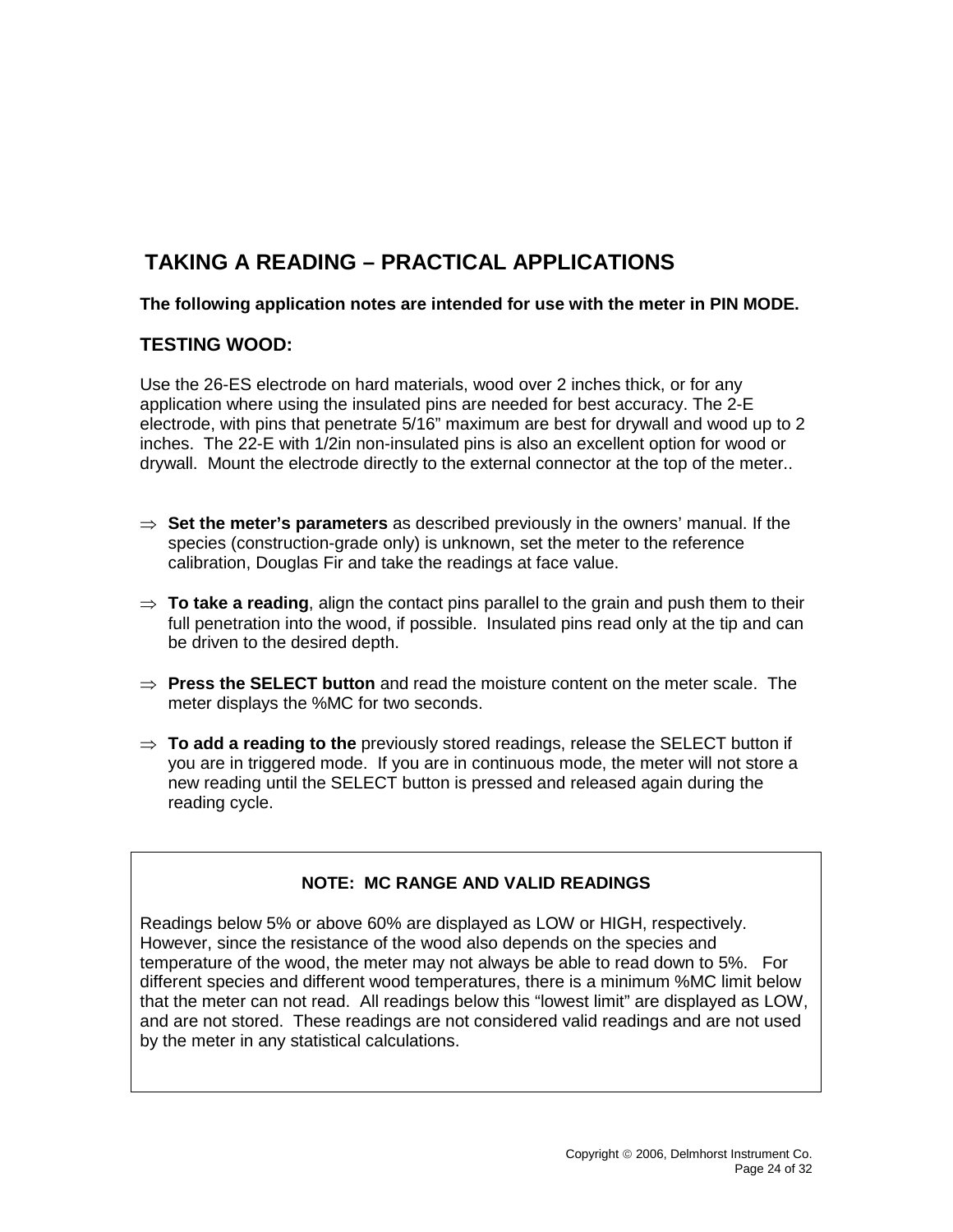# **PAINT FAILURE AND MOISTURE**

Moisture is by far the most frequent cause of paint failure. The key to preventing paint failure is to insure that moisture is not absorbed through the wood to the back of the paint film. So, in order to insure quality paint jobs, wood must remain dry after the application of paint.

Outdoor wood can be safely painted without danger of peeling if the %MC is 15% or less. In drier climates, the maximum reading should be 10% to 11%. Indoor wood should be between 7% to 8% prior to painting.

The following conditions may cause high moisture content in wood:

- $\Rightarrow$  Leaky gutters and down spouts
- $\Rightarrow$  Leaky pipes or condensation on cold water lines in attic or hollow walls
- $\Rightarrow$  Faulty flashing around windows, doors and where porch and dormer roofs meet sidings
- $\Rightarrow$  End-grain wood that is not sealed with paint at all joints around windows, corners, and butt joints
- $\Rightarrow$  Porch columns that do not have good drainage and ventilation where they rest on porch floors
- $\Rightarrow$  Siding or any other wood that is in contact with the ground may absorb moisture
- $\Rightarrow$  Siding and shingles without sufficient lap so that water is forced up through cracks by wind pressure
- $\Rightarrow$  Ice dams
- $\Rightarrow$  Condensation of vapor within hollow walls

## **EIFS (Exterior Insulation & Finish Systems) \***

Moisture intrusion problems in EIFS (also known as synthetic stucco) stem from leaking window frames, improper use of or lack of sealant, and faulty installation of flashing.

If you suspect a problem take a visual inspection. Look for gaps around windows, doors, air conditioning units, light fixtures, hose bibs, dryer vents and other areas of potential penetration. Also look for visible signs of water damage. If you feel a problem exists, use the **TotalCheck** with a **# 21-E electrode**. This electrode includes the **#608 - (4") insulated pins or #608/001 (6") insulated pins in EIFS Package.**

Procedure:

- $\Rightarrow$  **Drill two 1/4" holes** about  $\frac{3}{4}$ " apart at an upward 45° angle.
- ⇒ **Push the # 21-E Electrode into the holes** through the polystyrene and into the substrate.
- ⇒ **Press the SELECT button** and read the moisture content on the meter scale. The meter displays the %MC for two seconds.
- ⇒ **To add a reading to the** previously stored readings, release the SELECT button if you are in triggered mode. If you are in continuous mode, the meter will not store a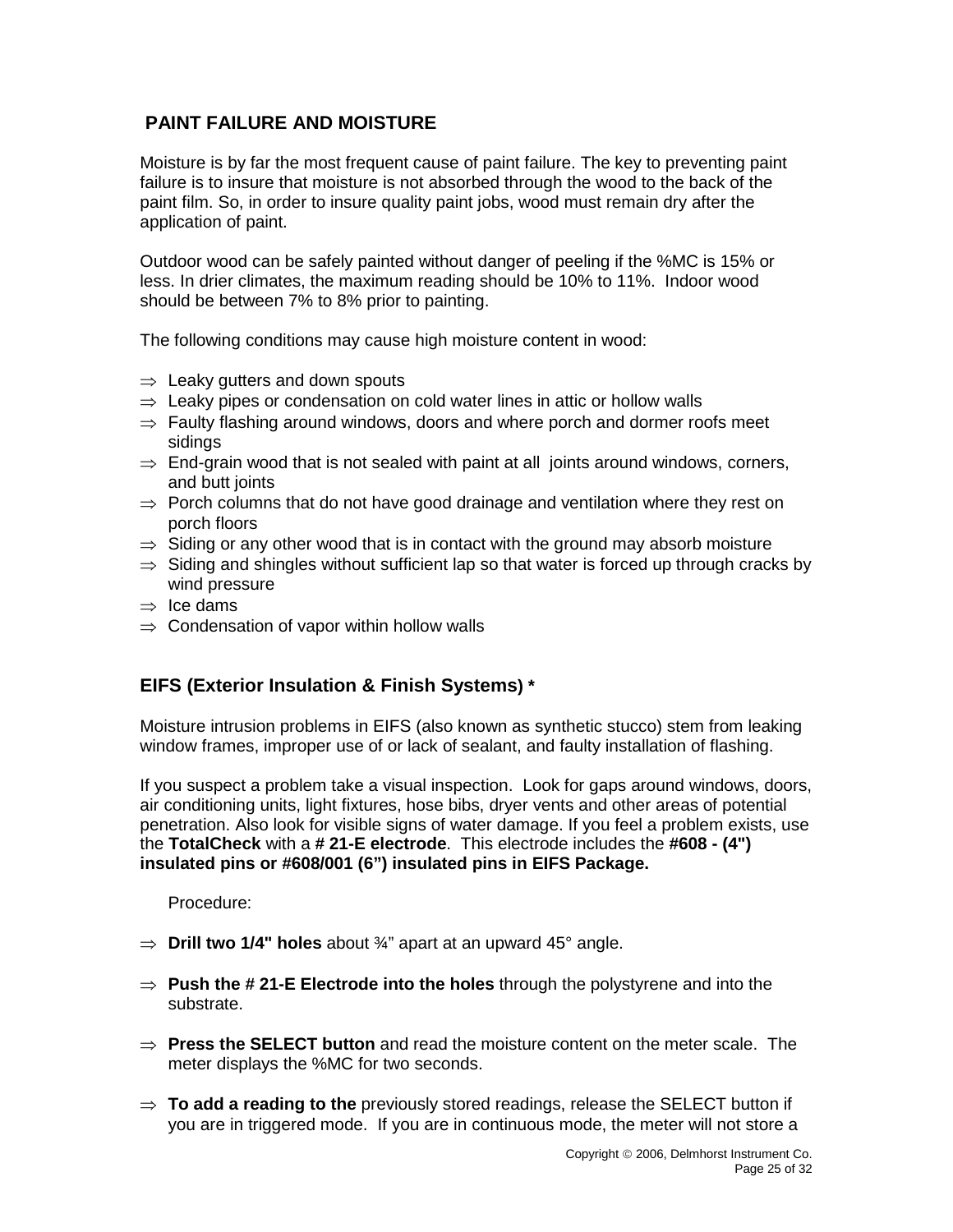new reading until the SELECT button is pressed and released again during the reading cycle.

\*If the sheathing is plywood, set the meter to the proper species if known. If the species is unknown, use Douglas Fir. If the sheathing is gypsum material, set the species to Drywall.

## **USING 0-100 NUMERICAL REFERENCE SCALE (REL 0-100)**

When taking a reading on hard materials such as concrete or masonry, set the meter to REL 0-100 for a **qualitative** indication of the moisture level.

Make the best use of reference scale by first establishing a benchmark for the material you are testing. Take readings in areas that you know are dry, or acceptable. Then take readings on areas that are wet. These "dry to wet" readings can be used as reference points against which subsequent readings are compared. Understanding the meter's behavior on a particular material, along with these comparative readings, your experience, and visual clues will all help determine the overall condition. All readings should be evaluated in the light of factors such as type of paint, type of construction, and climatic conditions.

The user-selectable alarm will sound if the displayed reading is above the alarm value.

## **TESTING CONCRETE SLABS FOR FLOORING APPLICATIONS**

Moisture meters are an effective tool to check comparative moisture conditions in concrete slabs. They can tell you where there may be excess moisture and help determine if you need to conduct further testing, and identify specific areas on which that testing should be performed. Meters do not provide quantitative results as a basis for acceptance of a slab for installation of moisture-sensitive flooring systems. ASTM Test Method F2170 (RH using in-situ probes), F1869 (calcium chloride), and F2420 (RH on surface using insulated hood) provide quantitative information for determining if moisture levels are within specific limits.

It is important to test both the surface and mid-section of the slab, especially if the slab is on or below grade. This will help determine if there is continuous moisture migration toward the surface. If this condition exists, the moisture movement may be so slow that once it reaches the surface, moisture evaporates and causes a "dry" reading when a surface test is made.

However, if a sub-surface test is made, the meter may read "wet" indicating the presence of moisture. When the slab is covered and the upward movement of moisture continues, moisture will move into a hygroscopic (wood) floor, or build-up pressure under a non-breathing synthetic floor, causing delamination.

#### **Taking surface readings:**

**Set the meter to PIN mode and the 0-100 Rel scale**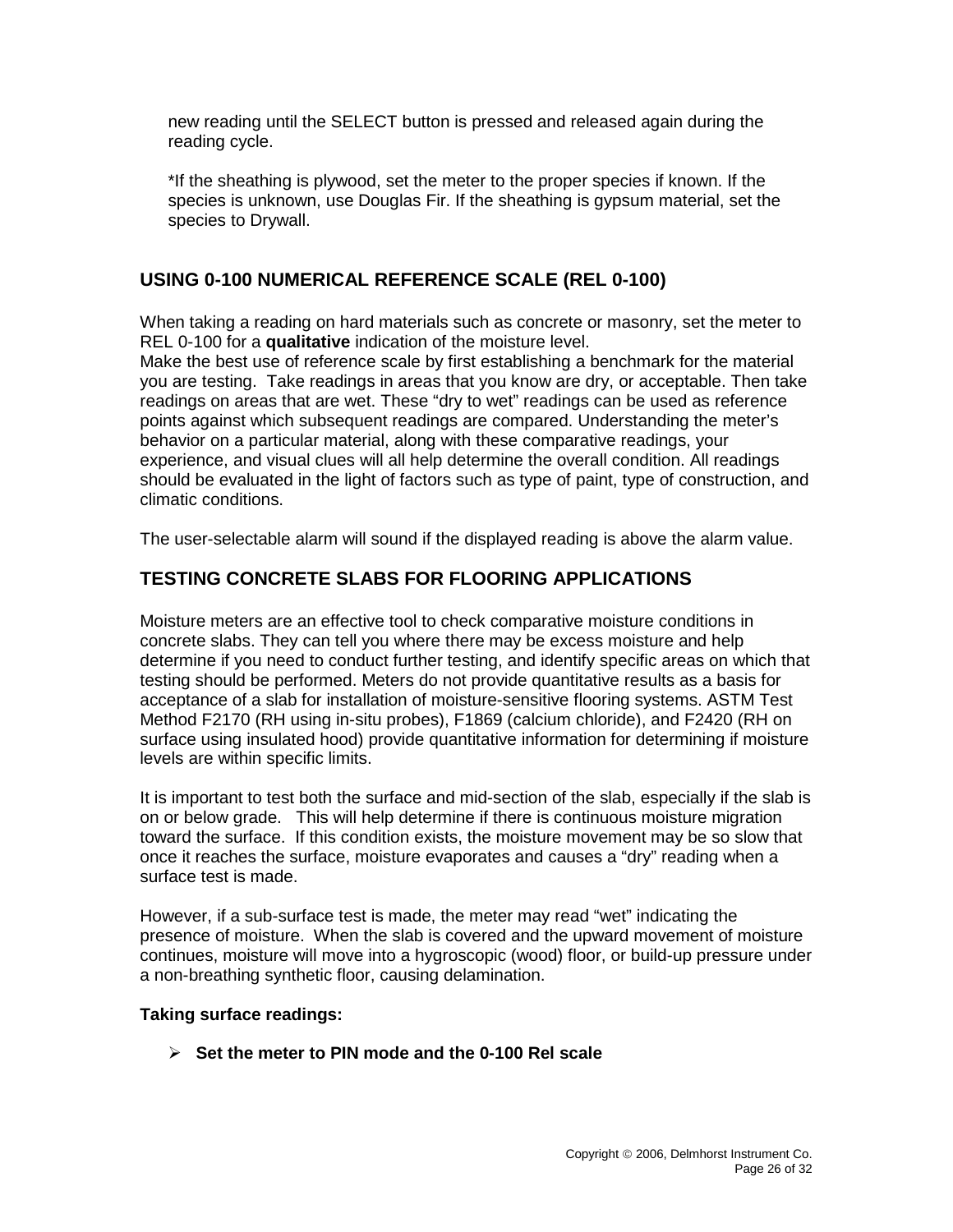- **Drive two hardened-steel masonry nails** about 3/4" apart into the finish coat of concrete floor. Drive them about 1/8" deep so they make firm contact with the concrete and do not move when touch
- **Touch the nails** with the contact pins.
- **Press the select key** and read the meter. If the meter reads less than "68", the surface is dry. However, sub-surface tests should be made to verify if the slab is dry throughout.

#### **Taking subsurface readings:**

- **Drill two 1/4" holes,** 3/4" apart and 1/2" to 2" deep.
- **Drive the masonry nails** into the bottom of the holes and make the tests as described above. Nails must not touch sides of drilled holes.

If the meter still indicates a "dry" condition, the floor is ready for covering. Tests should be made at several points, especially when the slab is thick (4" or more) and air circulation is poor. Make tests only in newly drilled holes.

Even readings in the "wet" range can indicate relatively low moisture content in Concrete. For example, readings in the "68 to 77" range indicate approximately 2% to 4% moisture content.

When evaluating a slab for readiness, always consider its age, thickness, whether the slab is on grade or suspended, whether a vapor barrier is present and the drainage condition of the ground.

SCAN mode may also be used for comparative testing on smooth slab surfaces.

## **MEASURING RH IN CONCRETE SLABS:**

TotalCheck can be used to measure the RH in a concrete slab in accordance with the ASTM F-2170 Standard Test Method for Determining Relative Humidity in Concrete Floor Slabs.

#### **Basic Test Procedure:**

- $\Rightarrow$  Drill a 5/8" hole to a depth of 40% of the slab thckness using a rotary hammer drill. Use a drill bit specially designed for rotary drills and with 3 or 4 cutting edges to insure a smooth, round hole. Surface preparation is not required.
- $\Rightarrow$  Vacuum the hole thoroughly, then use a wire brush to clean and loosen any concrete remaining in the hole. Vacuum again and repeat the process a second time.
- $\Rightarrow$  Insert the yellow sleeve into the hole. Use silicone (or other water-resistant sealant) to seal the interface between the collar of the sleeve and the concrete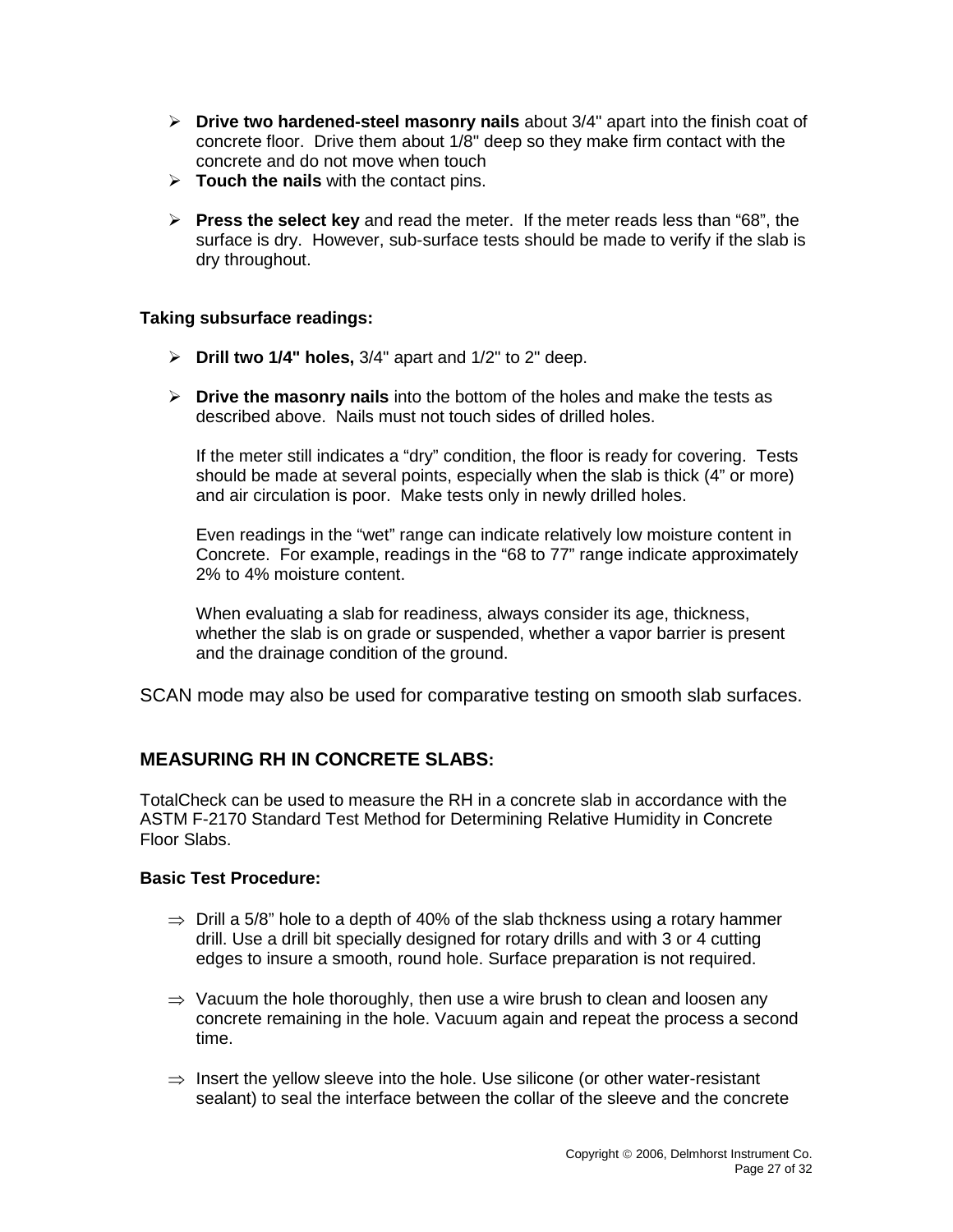surface. Use a hammer to insure the sleeve is fully inserted into the hole and sealed to the concrete.

- $\Rightarrow$  Insert the protective yellow cap into the sleeve and let the hole acclimate for 72h. Optional plugs (p/n CS-Plug) are available in three sizes that will isolate a 0.062 space at the hole bottom during acclimation time.
- $\Rightarrow$  Remove the cap and immediately insert the RH probe sensor to full hole depth. Wait minimum 1h. Connect one end of the RH/T-C1 cable to the top of meter and the other end to the exposed end of the probe sensor. Take reading using the RH/TEMP mode of TotalCheck as described on pages 10 and 15.
- $\Rightarrow$  Alternately, insert the RH probe sensor into the sleeve immediately after setting the sleeve. Readings can then be taken as soon as the hole has acclimated. Note that continued and long term exposure to high humidity may damage the sensor irreversibly.

For a complete explanation of the ASTM F2170Standard, please visit [www.ASTM.org](http://www.astm.org/) or contact Delmhorst customer service

Refer to the White Paper, "Relative Humidity Sensor Behavior and Care" on our website for additional information regarding the sensor itself.

#### **TESTING INSULATION:**

- ⇒ **Set the meter scale** for the "REL 0-100" as described in the Create/Edit a Job section on page 12.
- ⇒ **To take a reading,** attach a 21-E electrode with 4" insulated contact pins to the meter. Push the contact pins through the drywall into the insulation behind it.
- ⇒ **Press the SELECT button** and read the moisture content on the meter scale. The meter displays the "relative" moisture level for two seconds.
- ⇒ **To add a reading to the** previously stored readings, release the SELECT button if you are in triggered mode. If you are in continuous mode, the meter will not store a new reading until the SELECT button is pressed and released again during the reading cycle.

## **TESTING DRYWALL**

- ⇒ **Set the meter scale** for Sheetrock® as described in the Create/Edit a Job section on page 12.
- ⇒ **To take a reading,** push the contact pins into the Sheetrock® to their full penetration, if possible.
- ⇒ **Press the SELECT button** and read the moisture content on the meter scale. The meter displays the %MC for two seconds.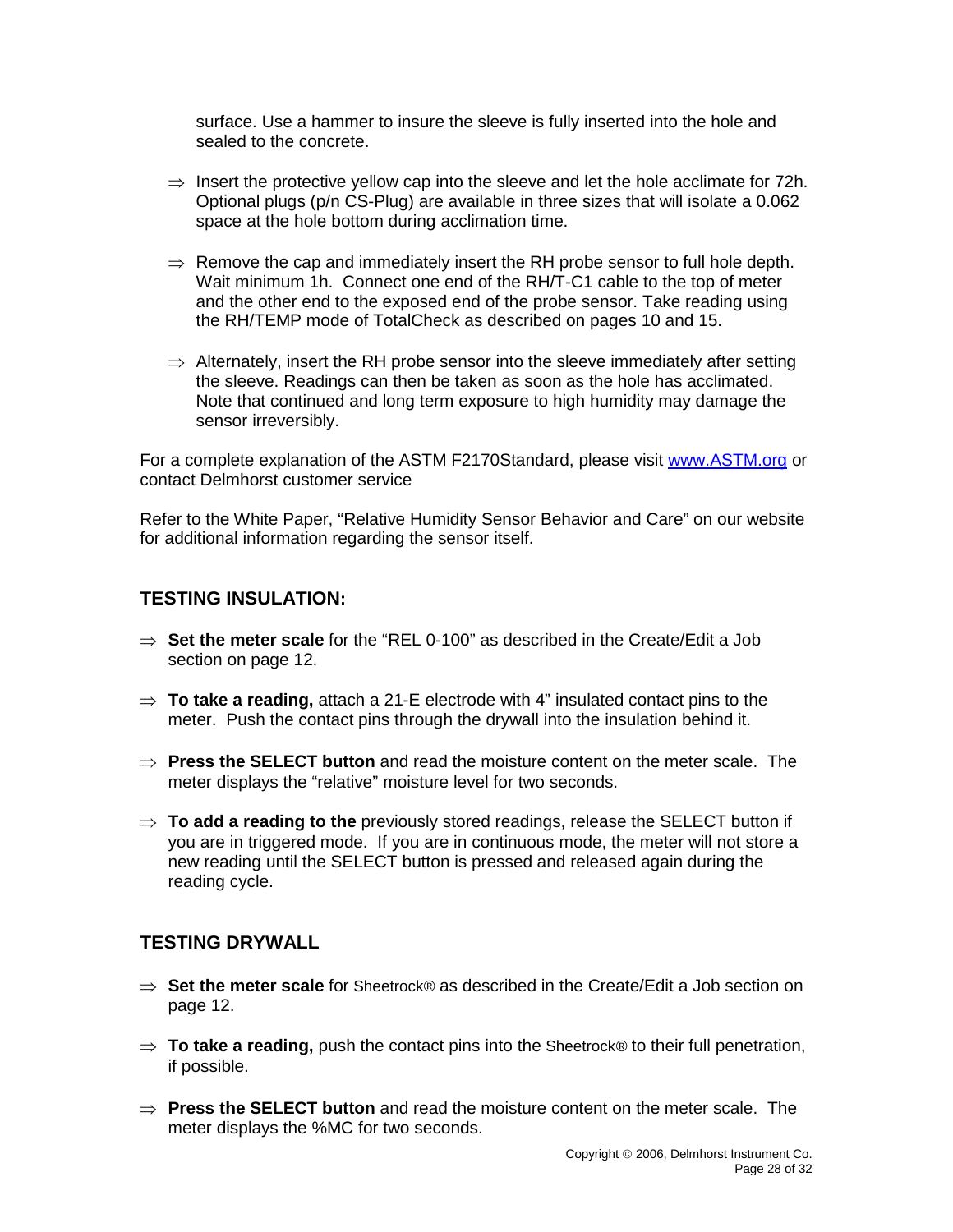⇒ **To add a reading to the** previously stored readings, release the SELECT button if you are in triggered mode. If you are in continuous mode, the meter will not store a new reading until the SELECT button is pressed and released again during the reading cycle.

#### **Note:**

Readings between 0.1% and 0.5% indicate a sufficiently dry moisture level. Readings between 0.5% and 1% indicate a borderline situation. Readings greater than 1% indicate material that is too wet for painting or wallpaper. A reading above 1% also indicates enough moisture present to allow mold growth to occur but only if other factors are also present such as a high RH level and food source.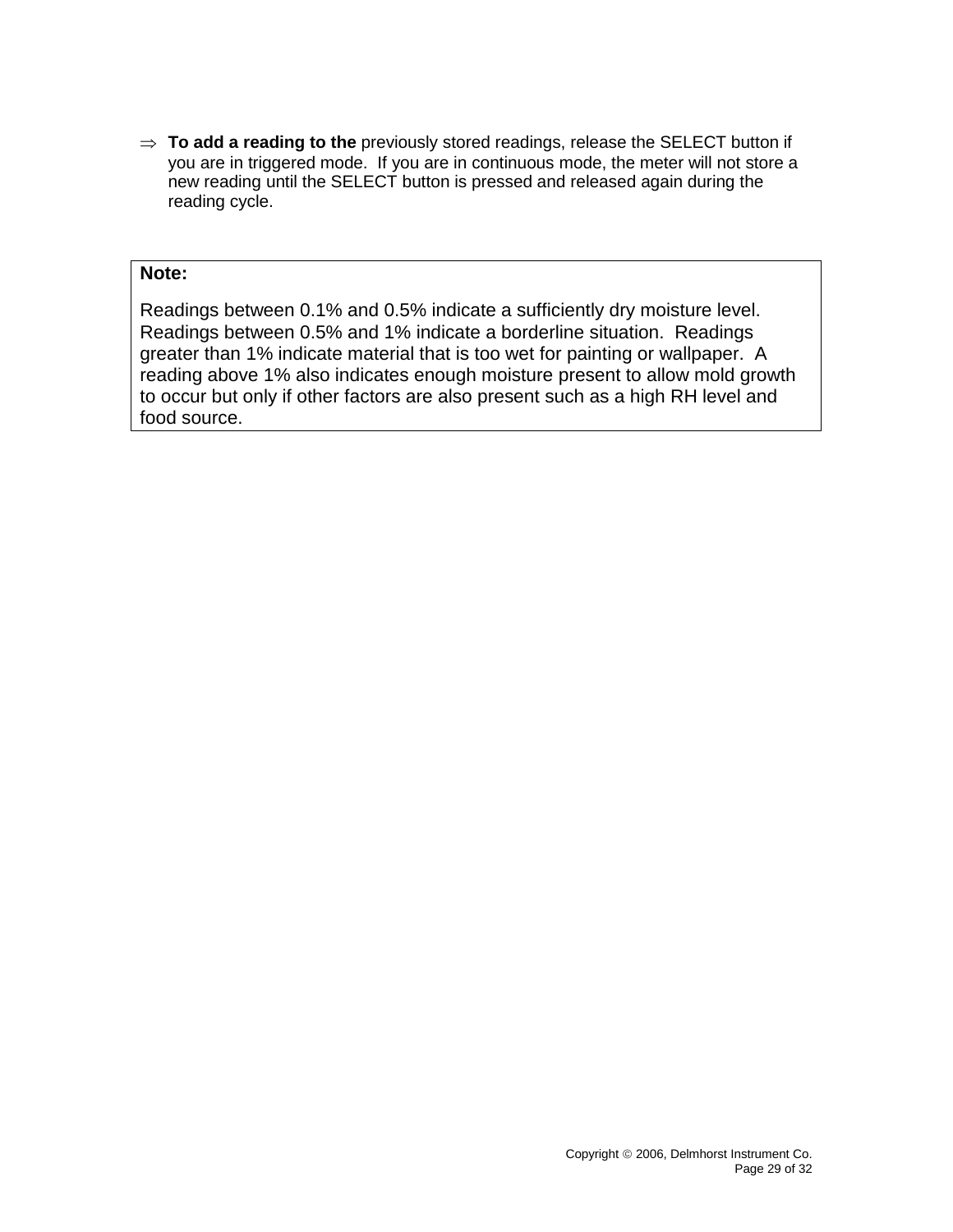# **CARE OF YOUR METER**

- $\triangleright$  Store your meter in a clean, dry place. The protective carrying case provided is an ideal storage place when the meter is not in use. If the meter has been left in a hot or cold environment overnight or for an extended period, the calibration of the pinless mode may be adversely affected. Under these conditions, allow the meter to acclimate to the temperature conditions in which it will be used for minimum 1-2 hours, or as long as possible.
- $\triangleright$  Clean the meter with any biodegradable cleaner. Use the cleaner sparingly and on external parts only. Keep cleaner out of the external connector.
- $\triangleright$  Remove the battery if the meter will not to be used for one month or longer.

# **SERVICE FOR YOUR METER**

.

If your meter is not working properly, replace the battery with a new one and check the calibration. If this does not resolve the problem please send your meter back to Delmhorst for repair. Go to [www.delmhorst.com](http://www.delmhorst.com/) and click on Support and then download the Return Form. If you require further assistance please call 877-DELMHORST (335-6467) or 973-334-2557. E-mail [info@delmhorst.com](mailto:info@delmhorst.com)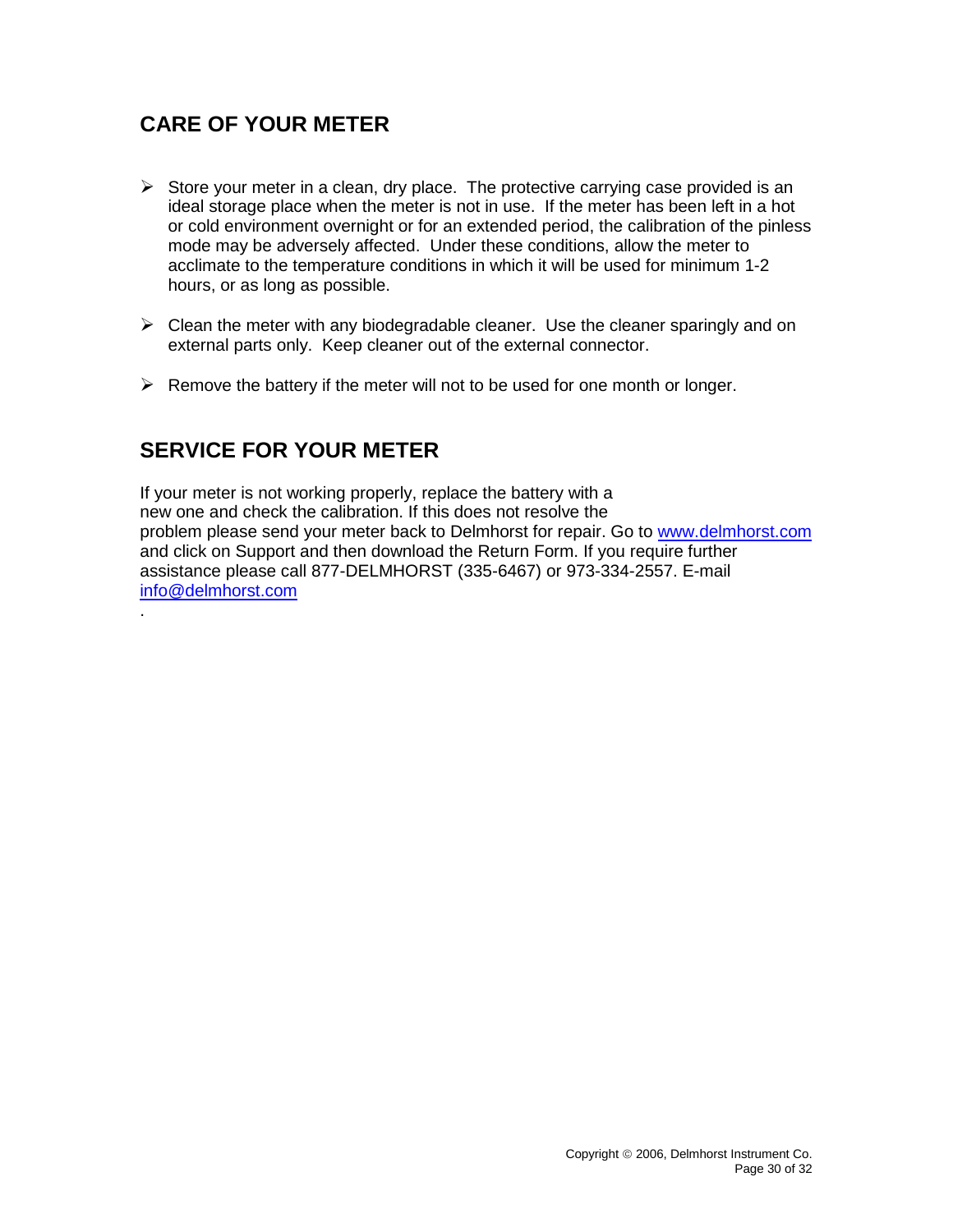# **WARRANTY**

Delmhorst Instrument Co., referred to hereafter as Delmhorst, guarantees the TotalCheck meter for one year from date of purchase and any optional electrodes against defects in material or workmanship for 90 days. If, within the warranty period of the Model TotalCheck, you find any defect in material or workmanship, return the meter following the instructions in the "**Service for Your Meter"** section.This warranty does not cover abuse, alteration, misuse, damage during shipment, improper service, unauthorized or unreasonable use of the meter or electrodes. This warranty does not cover batteries, pin assemblies, or pins. If the meter or any optional electrodes have been tampered with, the warranty shall be void. At our option, we may replace or repair the meter.

Delmhorst shall not be liable for incidental or consequential damages for the breach of any express or implied warranty with respect to this product or its calibration. With proper care and maintenance the meter should stay in calibration; follow the instructions in the "**Care of Your Meter"** section.

UNDER NO CIRCUMSTANCES SHALL DELMHORST BE LIABLE FOR ANY INCIDENTAL, INDIRECT, SPECIAL, OR CONSEQUENTIAL DAMAGES OF ANY TYPE WHATSOEVER, INCLUDING, BUT NOT LIMITED TO, LOST PROFITS OR DOWNTIME ARISING OUT OF OR RELATED IN ANY RESPECT TO ITS METERS OR ELECTRODES AND NO OTHER WARRANTY, WRITTEN, ORAL OR IMPLIED APPLIES. DELMHORST SHALL IN NO EVENT BE LIABLE FOR ANY BREACH OF WARRANTY OR DEFECT IN THIS PRODUCT THAT EXCEEDS THE AMOUNT OF PURCHASE OF THIS PRODUCT.

The express warranty set forth above constitutes the entire warranty with respect to Delmhorst meters and electrodes and no other warranty, written, oral, or implied applies. This warranty is personal to the customer purchasing the product and is not transferable.

> Delmhorst Instrument Co. 51 Indian Lane East Towaco NJ 07082 877-DELMHORST [www.delmhorst.com](http://www.delmhorst.com/) [info@delmhorst.com](mailto:info@delmhorst.com)

For more than 65 years Delmhorst Instrument has been the leading manufacturer of high quality, US-made moisture meters and thermo-hygrometers. Today we offer a wide range of meters for applications including water damage restoration, construction, flooring, lumber/woodworking, paper, and agriculture.

510INS-0024 REV 06/2014